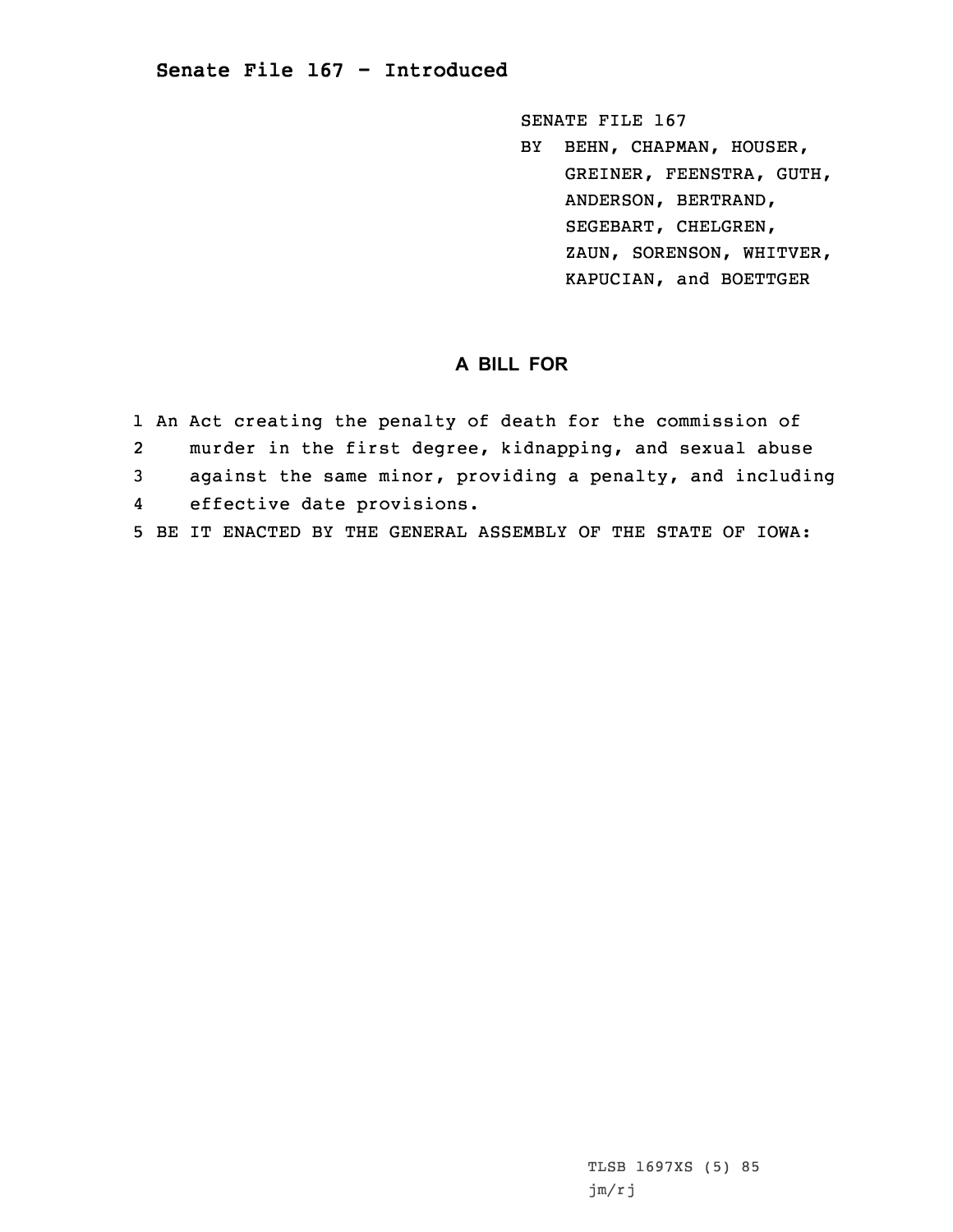1 Section 1. Section 13B.4, Code 2013, is amended by adding 2 the following new subsection:

 NEW SUBSECTION. 6A. The state public defender shall perform all of the following duties with respect to the appointment of counsel for indigent persons in cases in which <sup>a</sup> sentence of death may be or is to be imposed:

 *a.* Provide or contract with attorneys for appointment as lead counsel and cocounsel to provide legal services in cases where <sup>a</sup> person is charged with murder in the first degree, kidnapping, and sexual abuse under section 902.15, and the state has given notice of intent to seek the death penalty or in cases in which <sup>a</sup> sentence of death is to be imposed. *b.* Conduct or sponsor specialized training programs for

14 attorneys representing persons who may be executed.

15 Sec. 2. NEW SECTION. **602.10112 Qualifications of counsel** 16 **in death penalty cases.**

 The supreme court shall prescribe rules which establish minimum standards and procedures by which attorneys may become qualified to provide legal services as lead counsel in cases in which <sup>a</sup> sentence of death may be or is to be imposed.

21 Sec. 3. NEW SECTION. **812A.1 Procedure to determine sanity** 22 **of condemned inmate.**

 1. At any time prior to execution of an inmate under section 902.1, if the director of the department of corrections or the counsel for <sup>a</sup> person who is under <sup>a</sup> sentence of execution has cause to believe that the inmate is suffering from such <sup>a</sup> diseased or deranged condition of the mind as to prevent the defendant from knowing the nature and quality of the act the defendant has been convicted of, or from understanding that trial on the offense has taken place and that execution proceedings are about to take place, or to otherwise cause the defendant to lack the capacity to understand the sentence which has been imposed and to participate in any legal proceedings relating to the sentence, the director or counsel may file <sup>a</sup> request with the court that issued the warrant for execution

-1-

LSB 1697XS (5) 85  $jm/rj$   $1/23$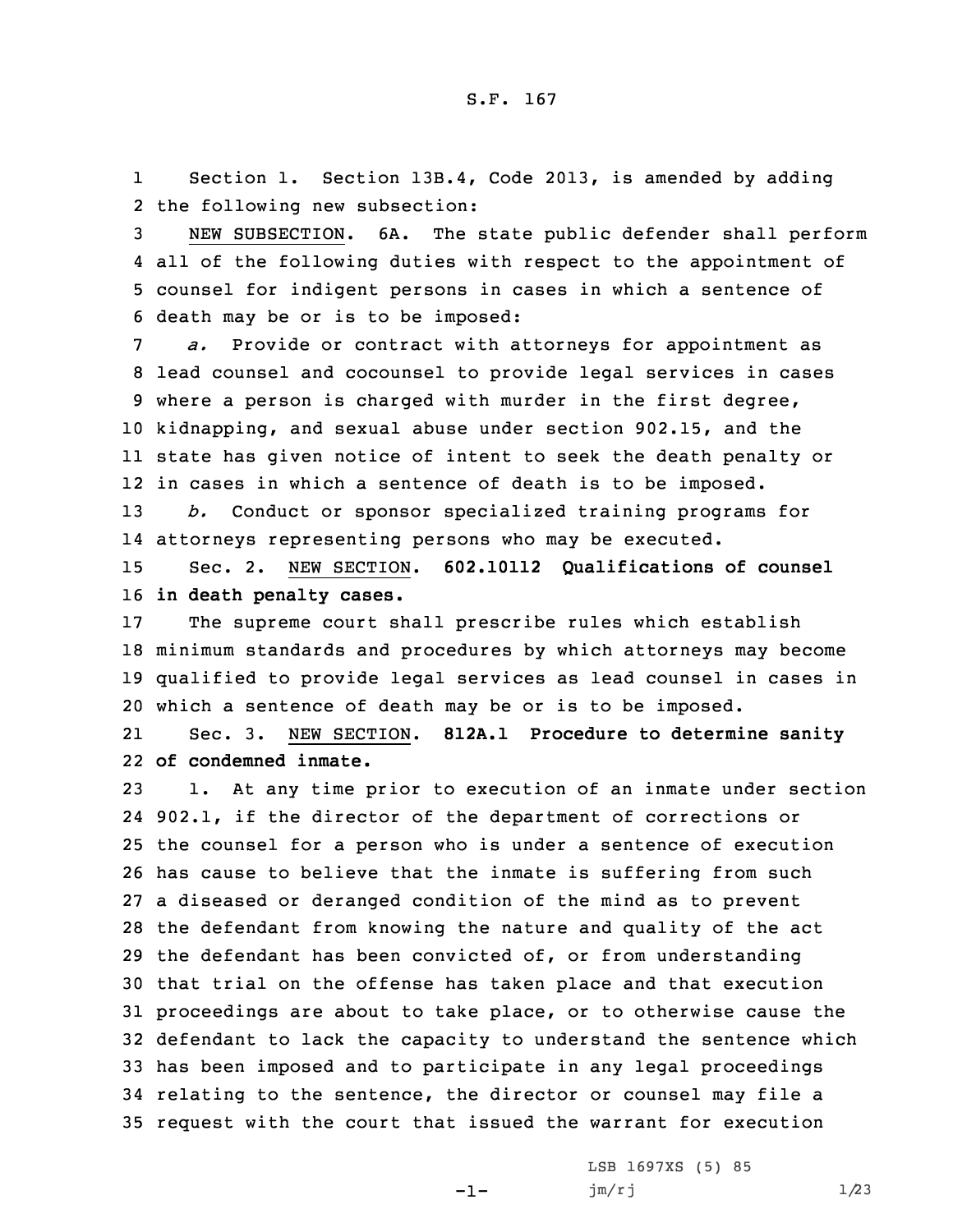for <sup>a</sup> determination of the inmate's sanity. If the district court determines that there is not sufficient reason to believe that the inmate is insane, the court shall enter an order denying the request and shall state the grounds for denying the request. If the court believes that there is sufficient reason to believe that the inmate is insane, the court shall suspend the execution and conduct <sup>a</sup> hearing to determine the sanity of the inmate.

 2. At the hearing, the court shall determine the issue of the inmate's sanity. Prior to the hearing, the court shall appoint two licensed physicians or licensed psychologists, or one licensed physician and one licensed psychologist, who are qualified by training and practice, for purposes of conducting <sup>a</sup> psychiatric or psychological examination of the inmate. The physicians or psychologists shall examine the inmate and report any findings in writing to the court within ten days after the order of examination is issued. The inmate shall have the right to present evidence and cross-examine any witnesses at the hearing. Any statement made by the inmate during the course of any examination provided for in this section, whether or not the inmate consents to the examination, shall not be admitted into evidence against the inmate in any criminal proceeding for purposes other than <sup>a</sup> determination of the inmate's sanity.

 3. If, at the conclusion of <sup>a</sup> hearing held pursuant to this section, the court determines that the inmate is sane, the court shall enter an order setting <sup>a</sup> date for the inmate's execution, which shall be carried into effect in the same manner as provided in the original sentence. <sup>A</sup> copy of the order shall be sent to the director of the department of corrections and the governor.

 4. If, at the conclusion of <sup>a</sup> hearing held pursuant to this section, the court determines that the inmate is insane, the court shall suspend the execution until further order. At any time after issuance of the order, if the court has sufficient

 $-2-$ 

LSB 1697XS (5) 85 jm/rj 2/23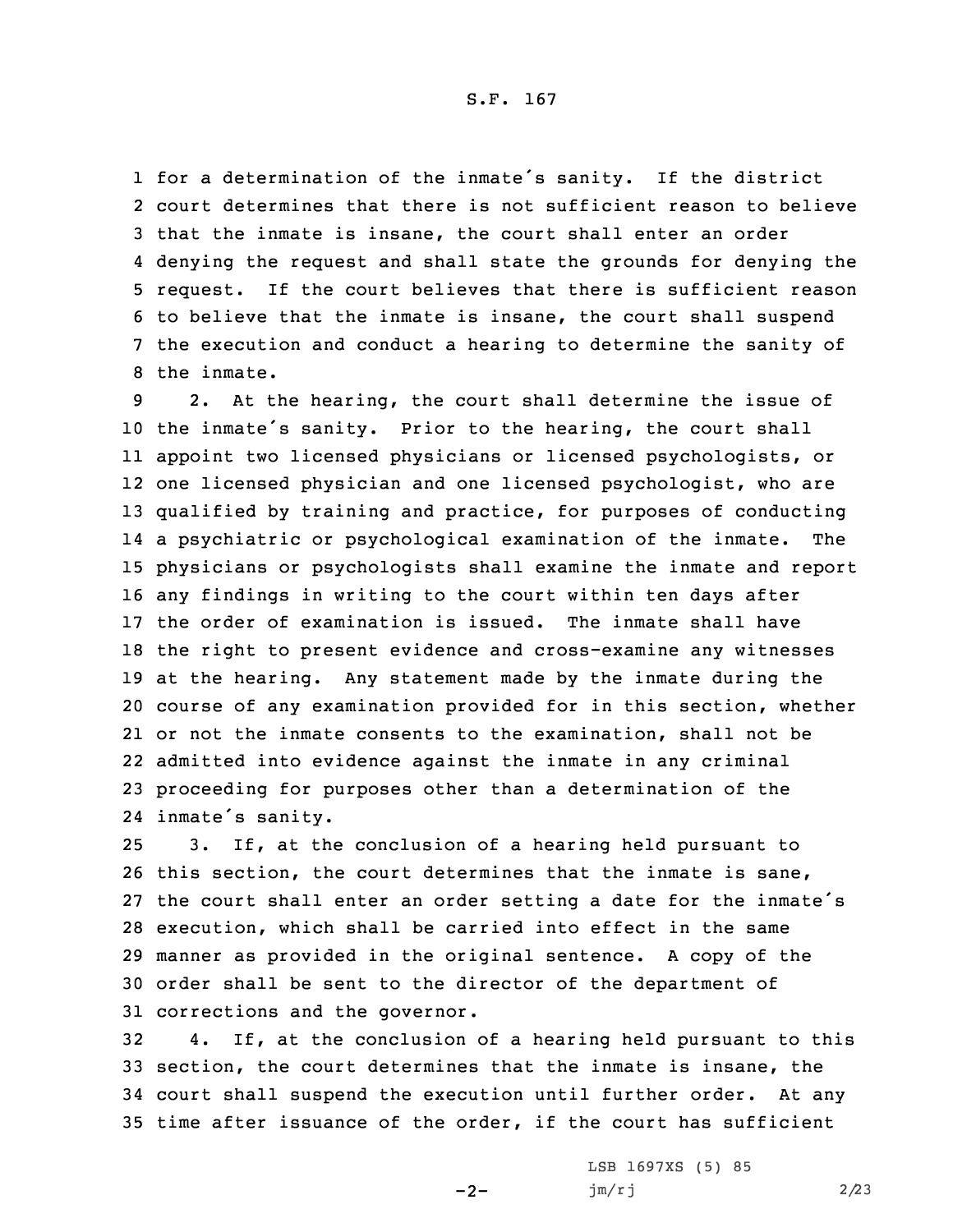reason to believe that the inmate has become sane, the court shall again determine the sanity of the inmate as provided by this section. Proceedings pursuant to this section may continue to be held at such times as the court orders until it is either determined that the inmate is sane or incurably 6 insane.

 Sec. 4. NEW SECTION. **814.28 Review of death sentence.** 1. In <sup>a</sup> case in which <sup>a</sup> sentence of death is imposed, the supreme court shall automatically review the judgment and sentence. The court's review of the case shall be de novo. The case shall not be transferred to the court of appeals. 12 2. <sup>A</sup> review by the supreme court of <sup>a</sup> judgment and sentence imposing the punishment of death has priority over all other criminal and other actions pending before the supreme court. 3. The supreme court shall review the trial and judgment, and shall separately review the sentencing proceeding. Upon determining that errors did not occur at the trial requiring reversal or modification of the judgment, the supreme court shall proceed to determine if the sentence of death is lawfully imposed. In its review of the sentencing proceeding the supreme court shall determine all of the following: 22 *a.* Whether the sentence of death was imposed capriciously or under the influence of prejudice or other arbitrary factor. 24*b.* Whether the special verdicts returned under section

25 901.11 are supported by the evidence.

26 *c.* Whether the sentence of death is excessive or 27 disproportionate to the penalty imposed in similar cases, 28 considering both the crime and the defendant.

 4. If the supreme court determines that the sentence of death was not lawfully imposed, the court shall set aside the sentence and shall remand the case to the trial court for <sup>a</sup> second sentencing proceeding to determine if the imposition of death is warranted.

34 5. If the supreme court affirms the judgment and sentence 35 of death, the clerk of the supreme court shall certify the

 $-3-$ 

LSB 1697XS (5) 85  $jm/rj$  3/23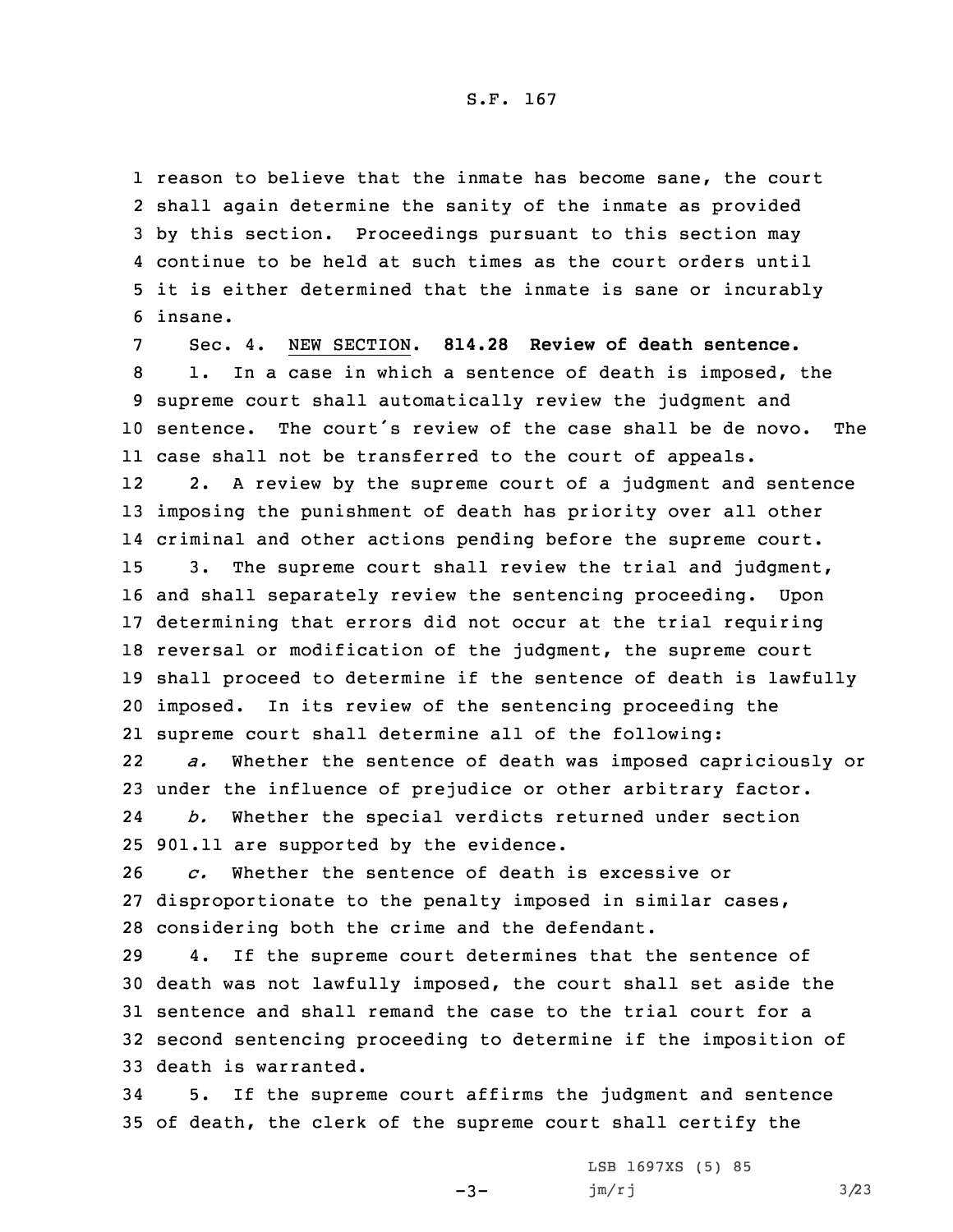1 judgment of the supreme court under the seal of the court to 2 the clerk of the trial court.

3 Sec. 5. Section 815.10, Code 2013, is amended by adding the 4 following new subsection:

 NEW SUBSECTION. 1A. If two attorneys have not already been appointed pursuant to section 13B.4 or 13B.9, the court shall appoint, for each indigent person who is charged with murder, kidnapping, and sexual abuse under section 902.15, and in which <sup>a</sup> notice of intent to seek the death penalty has been filed, two attorneys who are qualified under section 602.10112 to represent the person in the proceedings and in all state legal proceedings which take place from the time the person is indicted or arraigned until the person is sentenced on the charge. In addition, if at any point in federal postconviction proceedings an indigent person is not afforded court-appointed counsel, the state shall provide counsel to the person to present any claims determined meritorious by the federal court if the person is not otherwise represented by legal counsel. Only private attorneys and public defenders who are qualified to provide representation in cases in which the death penalty may be imposed are eligible for appointment or assignment to <sup>a</sup> case in which the death penalty may be imposed.

23 Sec. 6. NEW SECTION. **901.11 Murder proceedings —— request** 24 **for death penalty —— penalty proceedings.**

 1. If <sup>a</sup> notice of intent to seek the death penalty has been filed, objections to the imposition of the death penalty based upon allegations that <sup>a</sup> defendant was intellectually disabled or mentally ill at the time of the commission of the offense shall be raised within the time provided for the filing of pretrial motions under rule of criminal procedure 2.11, Iowa court rules. The court may, for good cause shown, allow late filing of the motion. Hearing on the motion shall be held prior to trial and the burden of proof shall be on the defendant to prove intellectual disability or mental illness by <sup>a</sup> preponderance of the evidence. However, <sup>a</sup> rebuttable

 $-4-$ 

LSB 1697XS (5) 85  $jm/rj$  4/23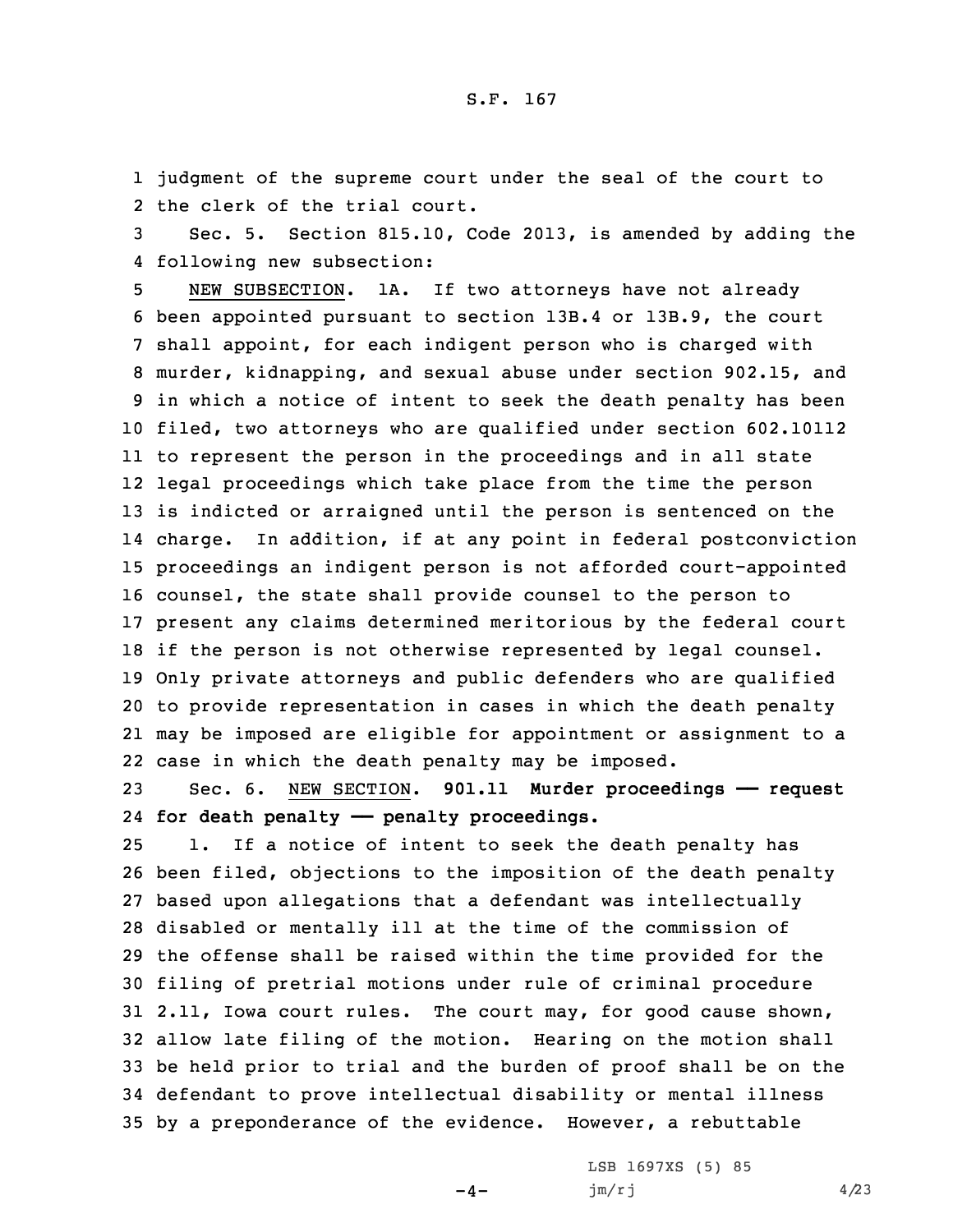presumption of intellectual disability arises if <sup>a</sup> defendant has an intelligence quotient of seventy or below. If the court finds that the defendant is intellectually disabled, the defendant, if convicted of murder, kidnapping, and sexual abuse under section 902.15, shall not be sentenced to death but shall be sentenced to life imprisonment in the manner provided in section 902.1, subsection 1. <sup>A</sup> finding by the court that the evidence presented by the defendant at the hearing does not preclude the imposition of the death penalty under this section and section 902.15 shall not preclude the introduction of evidence of intellectual disability or mental illness during the penalty proceeding. If the court finds that evidence of intellectual disability or mental illness does not preclude imposition of the death penalty, evidence of intellectual disability or mental illness may be reviewed by the jury in the penalty proceeding and the jury shall not be informed of the finding in the initial proceeding at any time during the penalty proceeding.

 2. If at the trial on <sup>a</sup> charge of murder, kidnapping, and sexual abuse under section 902.15, the state intends to request that the death penalty be imposed under section 902.1, subsection 3, the prosecutor shall file <sup>a</sup> notice of intent to seek the death penalty, at the time of and as part of the information or indictment filed in the case.

 3. If <sup>a</sup> notice of intent to seek the death penalty has been filed, the trial shall be conducted in bifurcated proceedings before the same trier of fact. During the initial proceeding, the jury, or the court, if the defendant waives the right to <sup>a</sup> jury trial, shall decide only whether the defendant is guilty or not guilty of murder, kidnapping, and sexual abuse under section 902.15.

 *a.* If, in the initial proceeding, the court or jury finds the defendant guilty of, or the defendant pleads guilty to, an offense other than murder, kidnapping, and sexual abuse under section 902.15, the court shall sentence the defendant

 $-5-$ 

LSB 1697XS (5) 85  $jm/rj$  5/23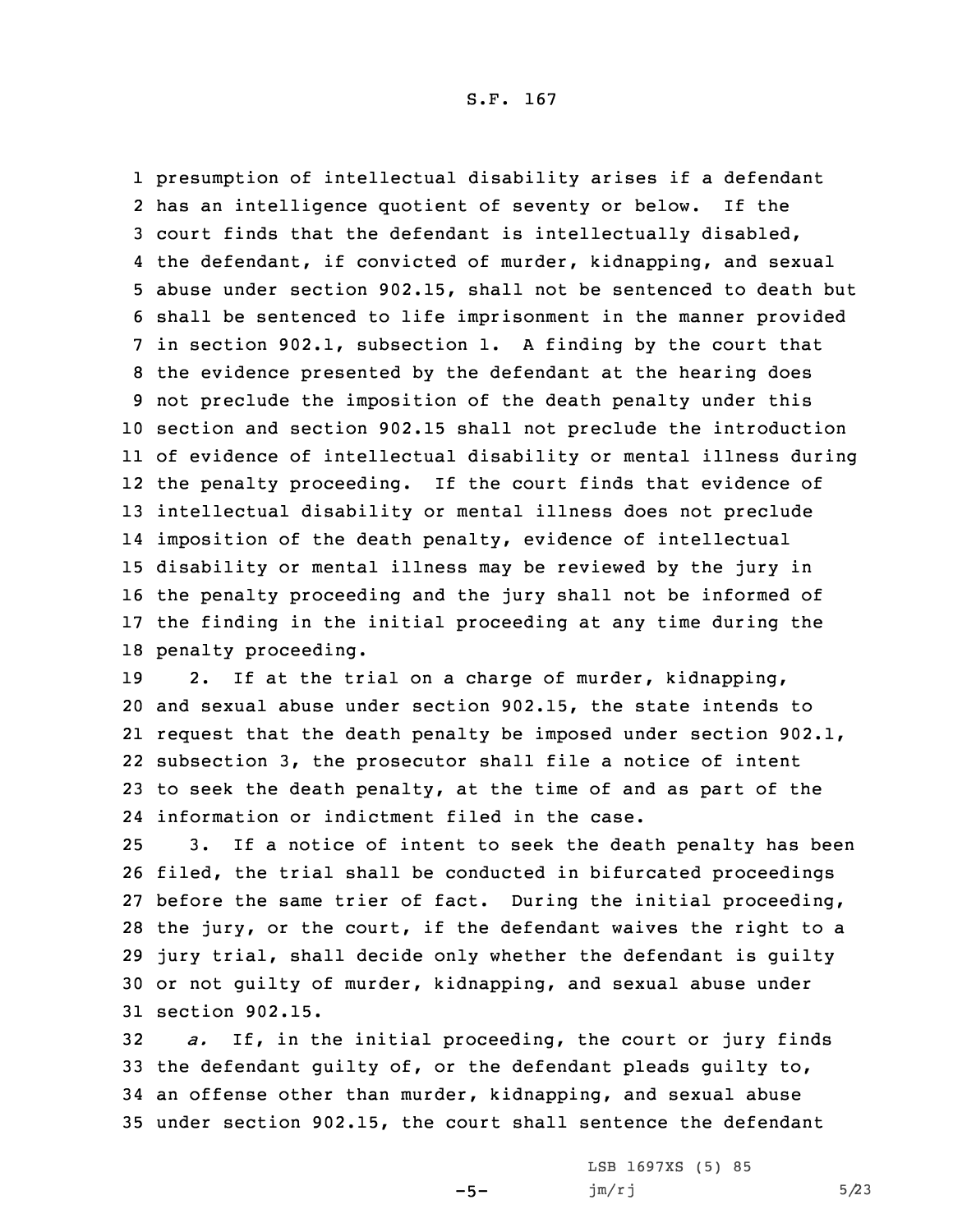1 in accordance with the sentencing procedures set forth in rule 2 of criminal procedure 2.23, Iowa court rules, and chapters 901 3 through 909, which are applicable to the offense.

4 *b.* If the court or jury finds the defendant guilty of, or the defendant pleads guilty to, murder, kidnapping, and sexual abuse under section 902.15, but the prosecuting attorney waives the death penalty, the court shall sentence the defendant to life imprisonment in accordance with the sentencing procedures set forth in rule of criminal procedure 2.23, Iowa court rules, and chapters 901 through 909, which are otherwise applicable to convictions of murder in the first degree, kidnapping, and sexual abuse.

 *c.* If the court or jury finds the defendant guilty of murder, kidnapping, and sexual abuse under section 902.15, or <sup>a</sup> defendant enters <sup>a</sup> plea of guilty in the initial proceeding, and the prosecuting attorney does not waive imposition of the death penalty, <sup>a</sup> penalty proceeding shall be held in the manner provided in subsections 4 through 12.

 4. No sooner than twenty-four hours after <sup>a</sup> verdict of guilty or <sup>a</sup> plea of guilty to the charge of murder, kidnapping, and sexual abuse under section 902.15 is returned in the initial proceeding, <sup>a</sup> penalty proceeding shall be held to determine whether the defendant shall be sentenced to death or to life imprisonment. The proceeding shall be conducted in the trial court before the trial jury, or the court if the defendant has waived the right to <sup>a</sup> jury trial or has waived the right for the proceeding to be before the trial jury. Both the state and the defendant shall have the right to present opening statements at the commencement of the proceeding. In the proceeding, evidence relevant to the existence of any aggravating or mitigating circumstances may be presented as 32 follows:

33 *a.* The state or the defendant may present evidence relevant 34 to the conviction of the criminal offenses enumerated in 35 section 902.15 and any aggravating circumstances other than

-6-

LSB 1697XS (5) 85 jm/rj 6/23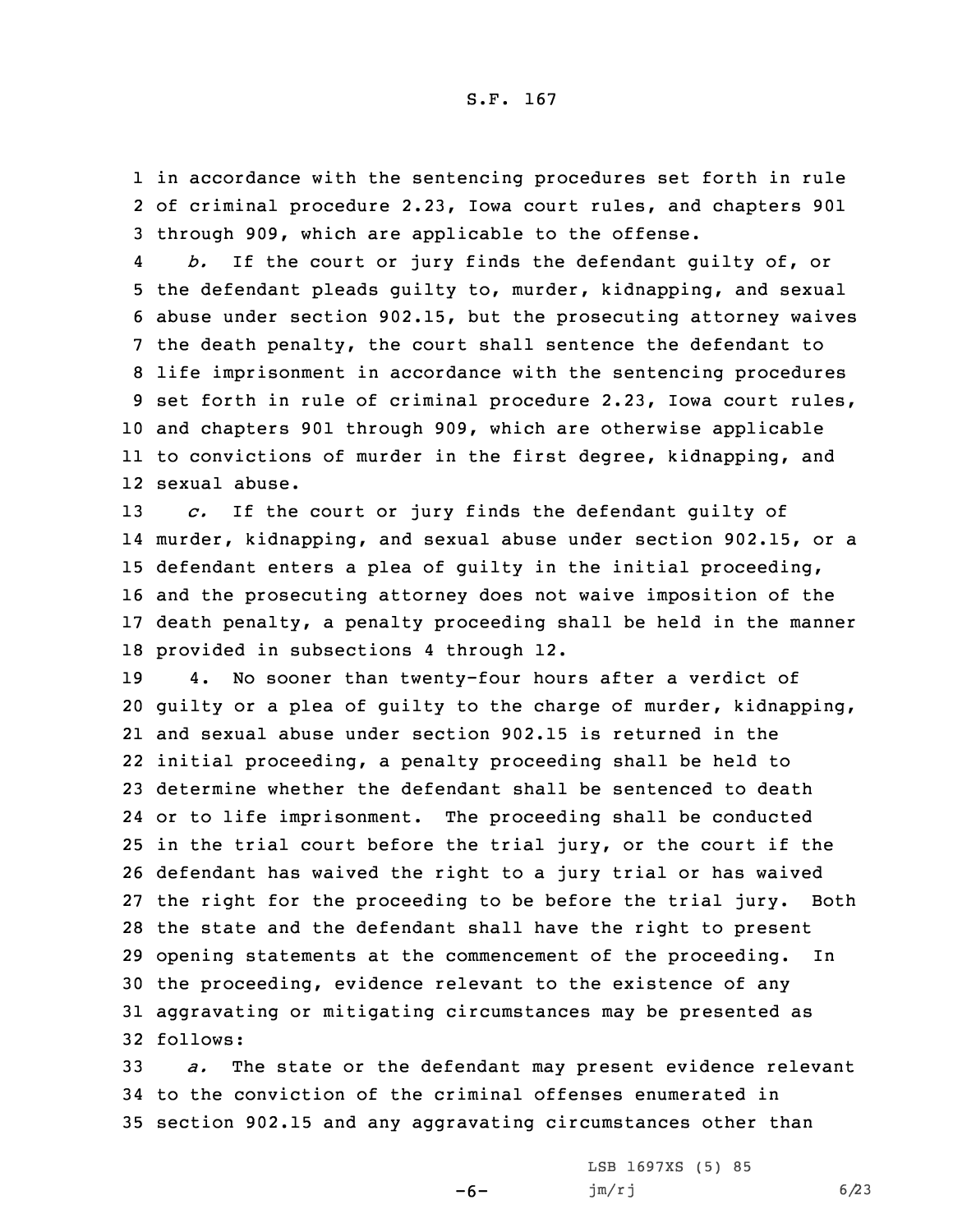juvenile delinquency adjudications for offenses which carry penalties equivalent to the penalties imposed for simple or serious misdemeanors. The state may introduce evidence of the actual harm caused by the commission of the murder, kidnapping, and sexual abuse under section 902.15, including but not limited to evidence relating to the life of the victim and the impact of the loss of the victim to the victim's family and 8 society.

 *b.* The defendant may present evidence that the defendant was intellectually disabled at the time of the commission of the offense. The burden of proof shall be on the defendant to prove intellectual disability by <sup>a</sup> preponderance of the evidence. However, <sup>a</sup> rebuttable presumption of intellectual disability arises if <sup>a</sup> defendant has an intelligence quotient of seventy or below.

16 *c.* The state or the defendant may present evidence relevant 17 to any mitigating circumstances which may exist. Mitigating 18 circumstances may include the following circumstances:

19 (1) The defendant was under the influence of an extreme 20 mental or emotional disturbance insufficient to constitute <sup>a</sup> 21 defense.

22 (2) The age of the defendant at the time of the murder. (3) The defendant's capacity to appreciate the wrongfulness of the defendant's conduct and to conform that conduct to the requirements of law was significantly impaired as <sup>a</sup> result of <sup>a</sup> mental disease or defect or intellectual disability, but not to <sup>a</sup> degree sufficient to constitute <sup>a</sup> defense.

28 (4) The defendant has no significant history of prior adult 29 criminal activity.

30 (5) The defendant acted under extreme duress or under the 31 substantial domination of another person.

32 (6) The defendant did not directly commit the murder, 33 kidnapping, and sexual abuse and the defendant did not intend 34 to kill or anticipate that lethal force would be used.

<sup>35</sup> (7) Any other factor which is relevant to the defendant's

 $-7-$ 

LSB 1697XS (5) 85  $jm/rj$  7/23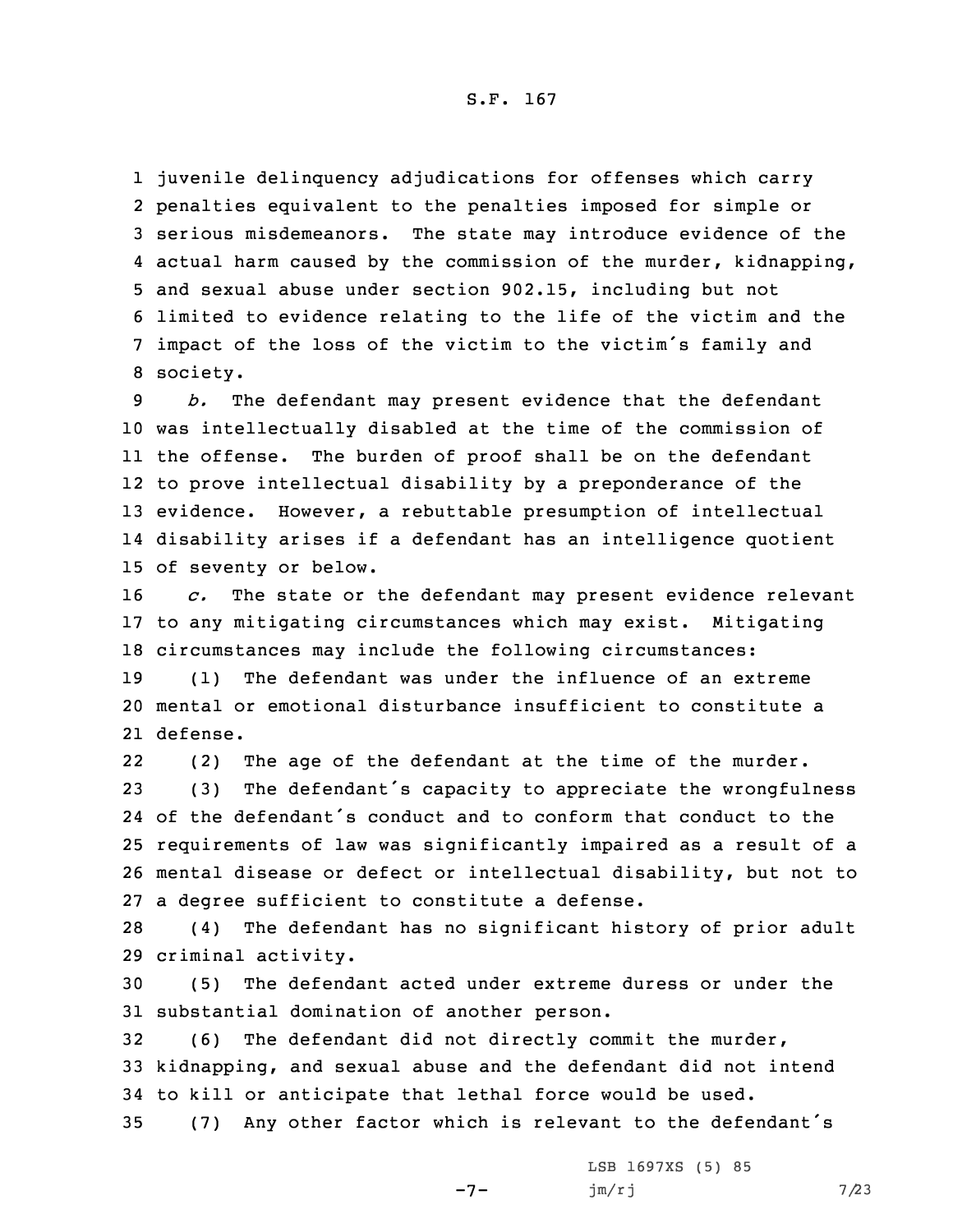character or record or to the circumstances of the offense. 2 *d.* The state and the defendant or the defendant's counsel shall be permitted to present and cross-examine witnesses and present arguments for or against <sup>a</sup> sentence of death. Evidence regarding aggravating and mitigating circumstances shall not be governed by the rules governing admissibility of evidence, except that introduction of evidence secured in violation of the Constitution of the United States or of the Constitution of the State of Iowa shall not be permitted.

 5. At the conclusion of presentation of evidence in the penalty proceeding, the state and the defendant or the defendant's counsel shall be permitted to make closing arguments, including any rebuttal arguments, in the same manner as in the initial proceeding and the following issues shall be determined by the jury or the court, if there is no jury: *a.* Whether the aggravating circumstance or circumstances have been established beyond <sup>a</sup> reasonable doubt and outweigh any one or more mitigating circumstances.

 *b.* Whether the defendant shall be sentenced to death. 6. A recommendation for <sup>a</sup> sentence of death shall not be permitted if the recommendation is based on the race, color, religious beliefs, national origin, or sex of the defendant or of any victim. After submission of the issues, but prior to the return of <sup>a</sup> finding in the penalty proceeding, if the matter is tried before <sup>a</sup> jury, the court shall instruct the jury that in considering whether <sup>a</sup> sentence of death is justified, it shall not consider race, color, religious beliefs, national origin, or sex of the defendant or of any victim. The court shall further instruct the jury that it shall not return <sup>a</sup> sentence of death unless it concludes that such a sentence would be recommended no matter what the race, color, religious beliefs, national origin, or sex of the defendant or of any victim may be.

34 7. After submission of the issues, but prior to the 35 commencement of the jury deliberations in the penalty

 $-8-$ 

LSB 1697XS (5) 85 jm/rj 8/23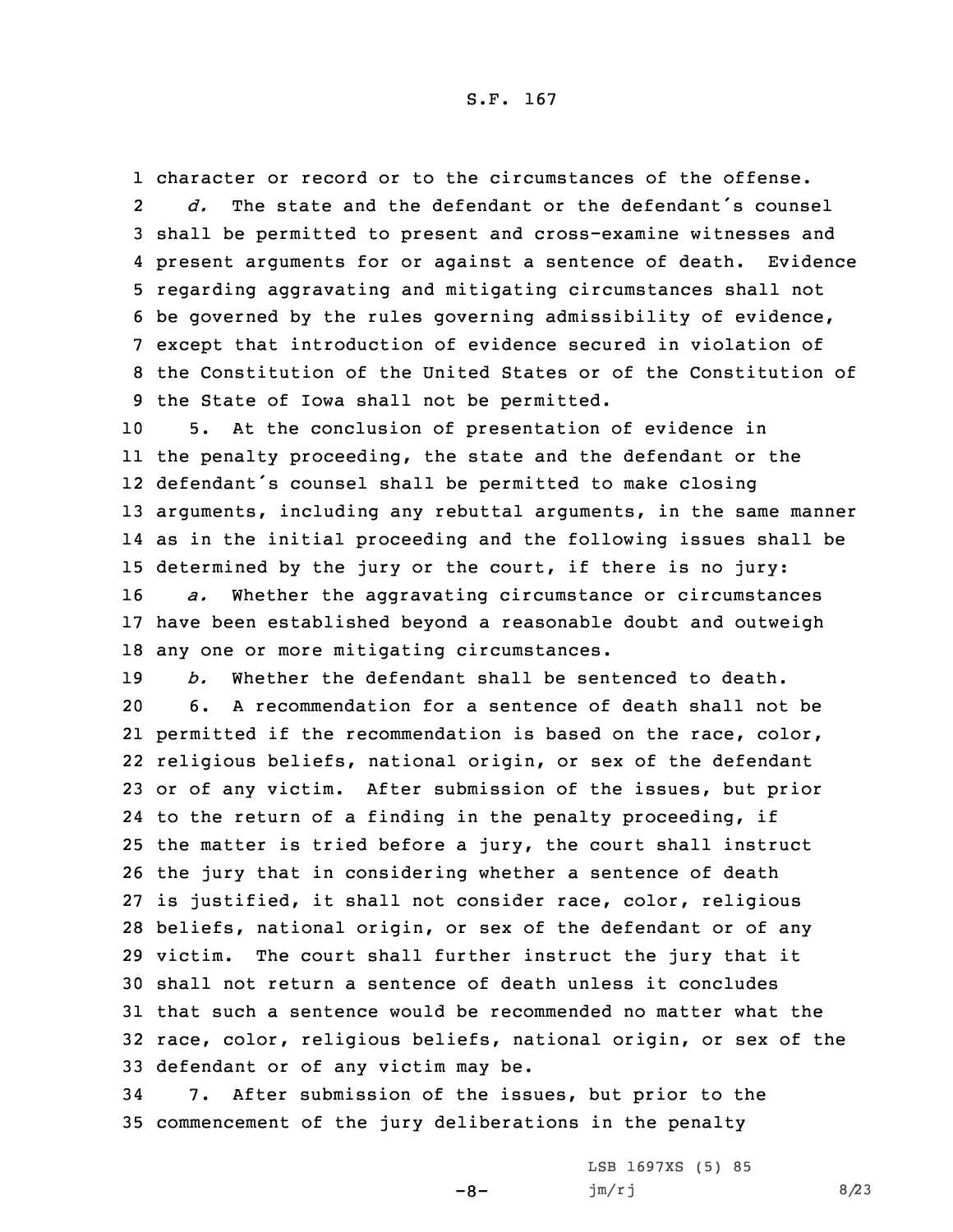proceeding, the court shall instruct the jury that if the defendant is not sentenced to death, the court is required by law to impose <sup>a</sup> sentence of imprisonment until death without 4 parole. The court shall further instruct the jury that the sentence of imprisonment until death without parole is required by law if the jury fails to reach <sup>a</sup> unanimous verdict recommending <sup>a</sup> sentence of death.

 8. Concurrently with the return of the findings on the issues submitted under subsection 5, the jury, or the court if there is no jury, shall return special verdicts as follows: 11 *a.* Which aggravating circumstances were established beyond <sup>a</sup> reasonable doubt and were considered in reaching the verdict. *b.* Which mitigating circumstances were established and were considered in reaching the verdict returned on the issue specified in subsection 5, paragraph *"a"*.

 9. If the jury, or the court if there is no jury, returns <sup>a</sup> unanimous affirmative finding on each of the issues submitted under subsection 5, paragraphs *"a"* and *"b"*, the court shall enter <sup>a</sup> judgment of conviction and shall sentence the defendant to death as provided in section 902.1, subsection 3.

21 10. However, if evidence that the defendant was not <sup>a</sup> major participant in the commission of the murder, kidnapping, and sexual abuse under section 902.15, and that the defendant's conduct did not manifest <sup>a</sup> reckless indifference to human life is presented to the jury, or the court if there is no jury, the jury or the court shall also return <sup>a</sup> special verdict on the issue. If the jury unanimously determines, or the court, if there is no jury, finds that <sup>a</sup> preponderance of evidence exists that shows that the defendant was not <sup>a</sup> major participant in the commission of the murder, kidnapping, and sexual abuse under section 902.15, and that the defendant's conduct did not manifest <sup>a</sup> reckless indifference to human life, the court shall enter <sup>a</sup> judgment of conviction and shall sentence the defendant to life imprisonment as provided in section 902.1, subsection 1, even if the jury or the court returns unanimous affirmative

 $-9-$ 

LSB 1697XS (5) 85 jm/rj 9/23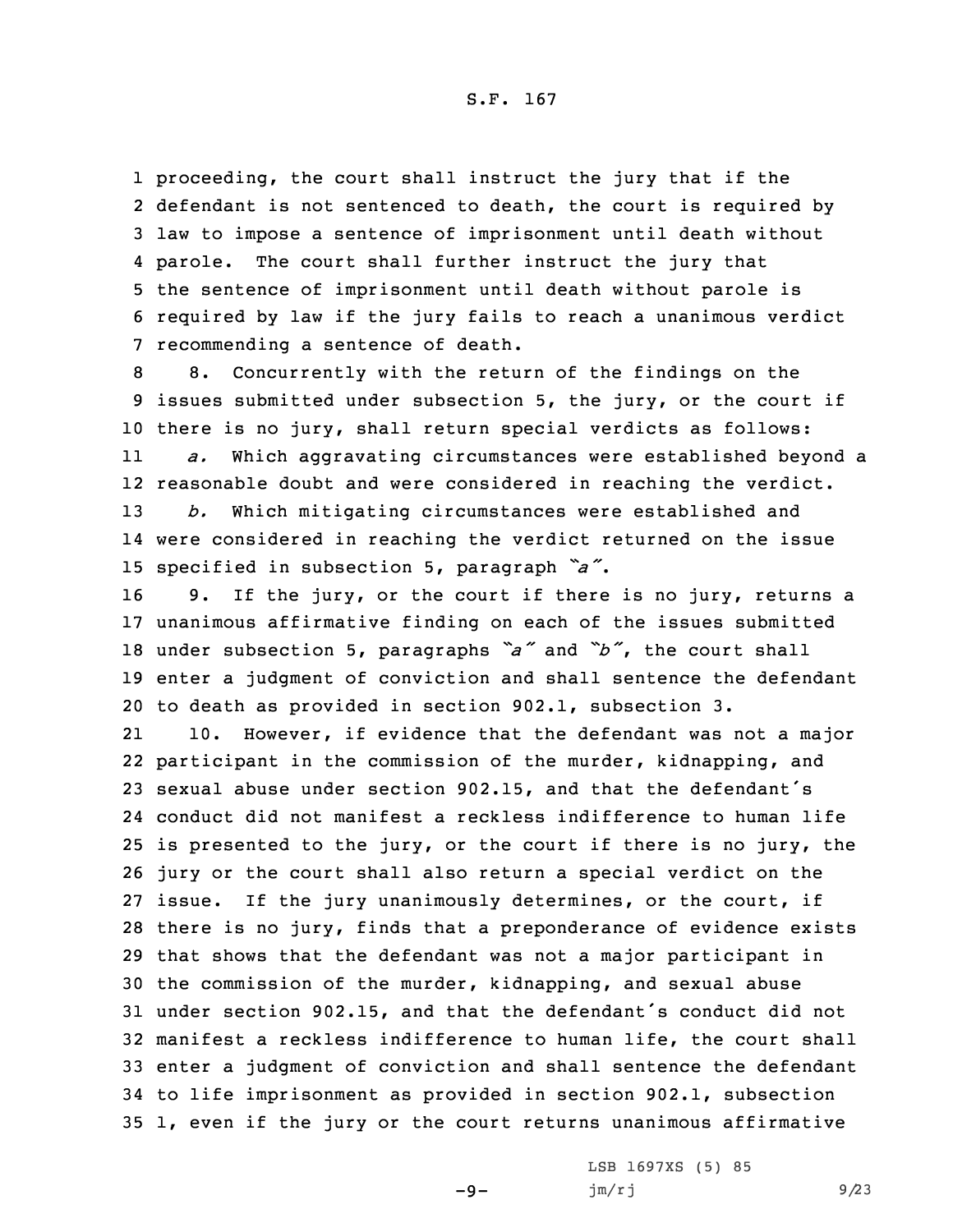findings on each of the issues submitted under subsection 5. 2 11. If the jury, or the court if there is no jury, returns <sup>a</sup> negative finding on any of the issues submitted under subsection 5, paragraphs *"a"* or *"b"*, the court shall enter <sup>a</sup> judgment of conviction and shall sentence the defendant to life imprisonment as provided in section 902.1, subsection 1.

 12. After <sup>a</sup> verdict has been rendered it shall be recorded on the jury verdict form and shall be read and recorded in open court. The jurors shall be collectively asked by the court whether the verdict returned is their true and correct verdict. Even though no juror makes any declaration to the contrary, the jury shall, if either party so requests, be polled and each juror shall be separately asked whether the verdict rendered by the jury foreperson is the juror's true and correct verdict. If, upon either the collective or the separate inquiry, any juror denies that the verdict is the juror's verdict, the court shall refuse to accept the verdict. The court may direct inquiry or permit inquiry by counsel to ascertain whether any juror has been subjected to coercion or has become confused during the jury deliberation process. The court may, as appropriate, direct the jury to resume deliberation in the case. If no disagreement on the verdict is expressed by any of the jurors, the court shall discharge the jury.

24 13. This section shall not apply to <sup>a</sup> defendant who 25 was under the age of eighteen at the time the offense was 26 committed.

27 Sec. 7. Section 902.1, subsection 1, Code 2013, is amended 28 to read as follows:

29 1. Upon Except as otherwise provided in subsection 2 or 3, upon <sup>a</sup> plea of guilty, <sup>a</sup> verdict of guilty, or <sup>a</sup> special verdict upon which <sup>a</sup> judgment of conviction of <sup>a</sup> class "A" felony may be rendered, the court shall enter <sup>a</sup> judgment of conviction and shall commit the defendant into the custody of the director of the Iowa department of corrections for the rest of the defendant's life. Nothing in the Iowa corrections

-10-

LSB 1697XS (5) 85 jm/rj 10/23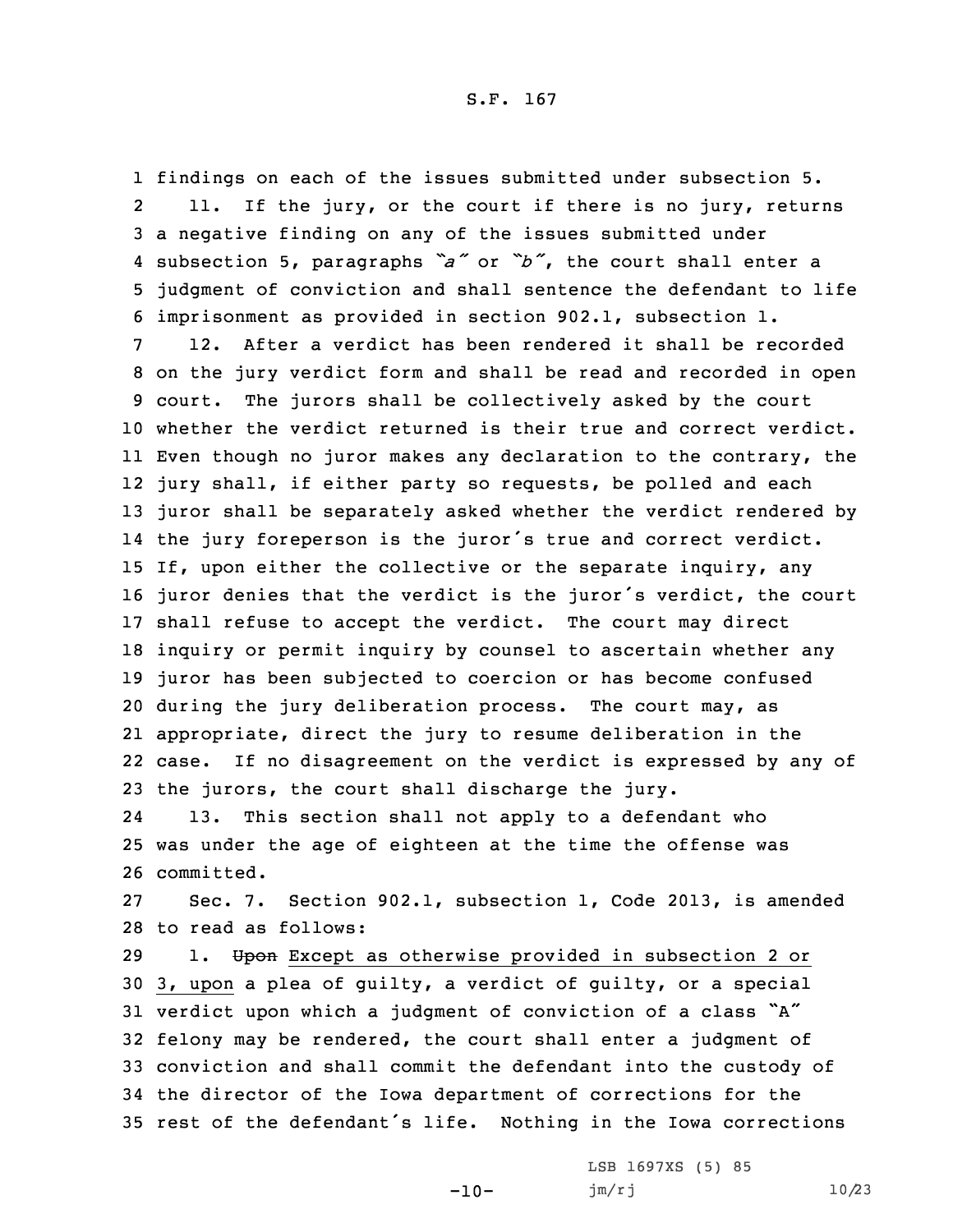code pertaining to deferred judgment, deferred sentence, suspended sentence, or reconsideration of sentence applies to <sup>a</sup> sentence of life imprisonment for <sup>a</sup> class "A" felony, and <sup>a</sup> person convicted of <sup>a</sup> class "A" felony and sentenced to life imprisonment shall not be released on parole unless the governor commutes the sentence to <sup>a</sup> term of years.

7 Sec. 8. Section 902.1, Code 2013, is amended by adding the 8 following new subsection:

 NEW SUBSECTION. 3. Notwithstanding subsection 1, upon return of <sup>a</sup> plea or verdict of guilty to the offense of murder in the first degree, kidnapping, and sexual abuse under section 902.15, and <sup>a</sup> return of <sup>a</sup> verdict in favor of <sup>a</sup> sentence of death in <sup>a</sup> penalty proceeding conducted as provided in section 901.11, the court shall enter <sup>a</sup> judgment of conviction and shall commit the defendant into the custody of the director of the Iowa department of corrections. The sentence shall be carried out by the administration of <sup>a</sup> lethal injection pursuant to rules adopted by the board of corrections. If <sup>a</sup> defendant, for whom <sup>a</sup> warrant of execution is issued, is pregnant, the execution shall not take place until after the defendant is no longer pregnant. If <sup>a</sup> defendant, for whom <sup>a</sup> warrant of execution is issued, is suffering from such <sup>a</sup> diseased or deranged condition of the mind as to prevent the defendant from knowing the nature and quality of the act the defendant has been convicted of, or from understanding that trial on the offense has taken place and that execution proceedings are about to take place, or otherwise causes the defendant to lack the capacity to understand the sentence which has been imposed and to participate in any legal proceedings relating to the sentence, the execution shall not take place until after the defendant's capacity is restored. If the director of the department of corrections or the defendant's counsel files <sup>a</sup> request with the court which issued the warrant of execution, alleging that the defendant suffers from such <sup>a</sup> diseased or deranged condition, <sup>a</sup> hearing on the matter

-11-

LSB 1697XS (5) 85 jm/rj 11/23

## S.F. 167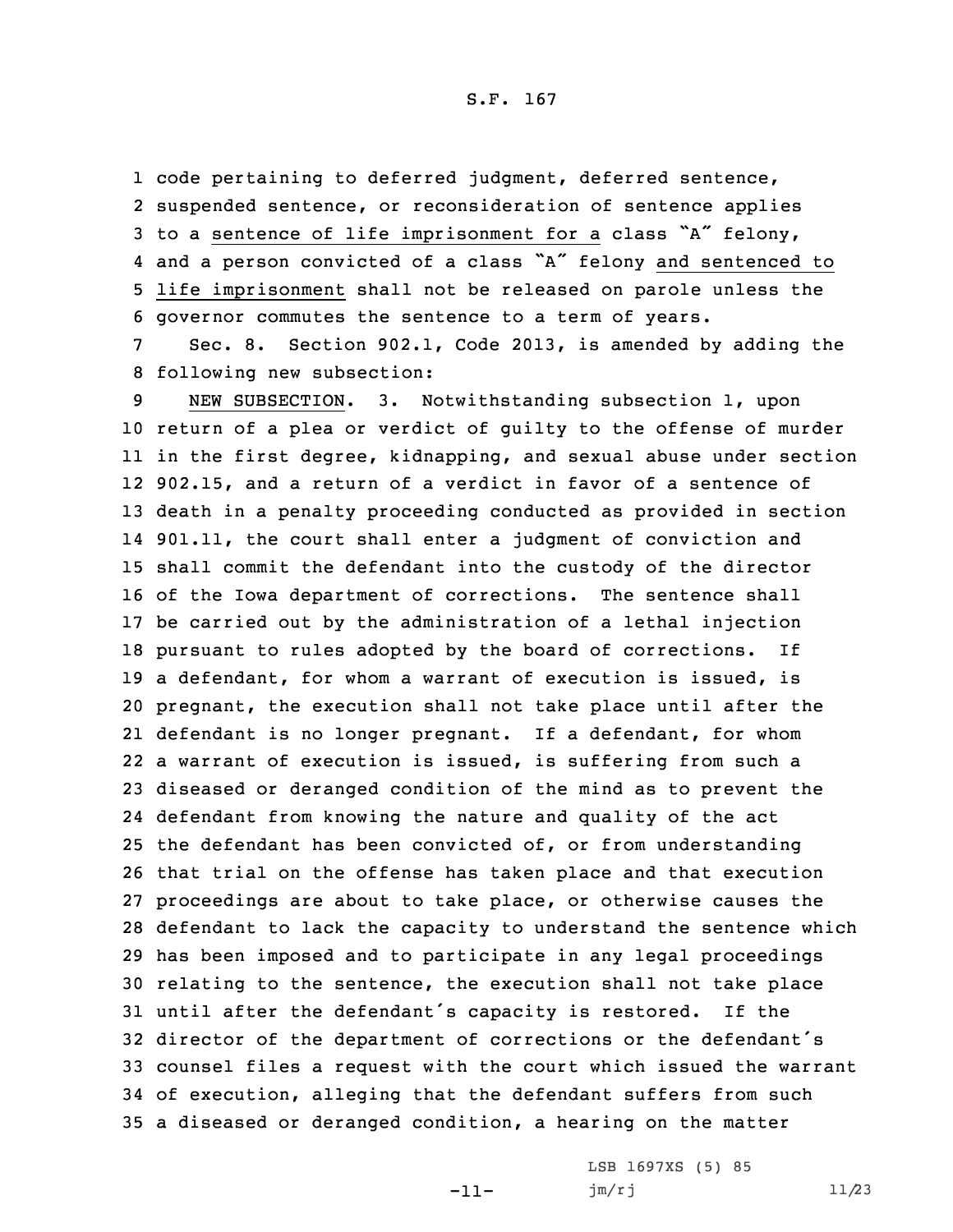shall be held in the manner provided in section 812A.1. If <sup>a</sup> defendant was under the age of eighteen at the time the offense was committed, the defendant shall be sentenced as provided in subsection 1. For the purposes of this section, *"lethal injection"* means <sup>a</sup> continuous intravenous injection of <sup>a</sup> lethal substance sufficient to cause death.

7 Sec. 9. NEW SECTION. **902.15 Commission of first degree** 8 **murder, kidnapping, and sexual abuse.**

 <sup>A</sup> person who commits murder in the first degree, kidnapping, and sexual abuse with respect to the same victim, who is not intellectually disabled or mentally ill, and who is age eighteen or older at the time the offense is committed, shall 13 be eligible for a sentence of death under section 902.1, subsection 3, if the victim was <sup>a</sup> minor.

 For purposes of this section, *"intellectually disabled"* means significant subaverage general intellectual functioning accompanied by significant deficits or impairments in adaptive functioning manifested in the developmental period, but no later than the age of eighteen years, and accompanied by deficits in adaptive behavior.

21 For purposes of this section, *"mentally ill"* means the condition of <sup>a</sup> person who is suffering from <sup>a</sup> chronic and persistent serious mental disease or disorder and who, by reason of that condition, lacks sufficient judgment to make responsible decisions regarding treatment and is reasonably likely to injure the person's self or others who may come into contact with the person if the person is allowed to remain at liberty without treatment.

29 Sec. 10. NEW SECTION. **902.16 Data collection for death** 30 **penalty.**

 1. The supreme court shall collect data on all murder, kidnapping, and sexual abuse charges in which the death penalty is or was not waived, which are filed and processed in the courts in this state. This data may be used by the supreme court to determine whether death sentences imposed

-12-

LSB 1697XS (5) 85 jm/rj 12/23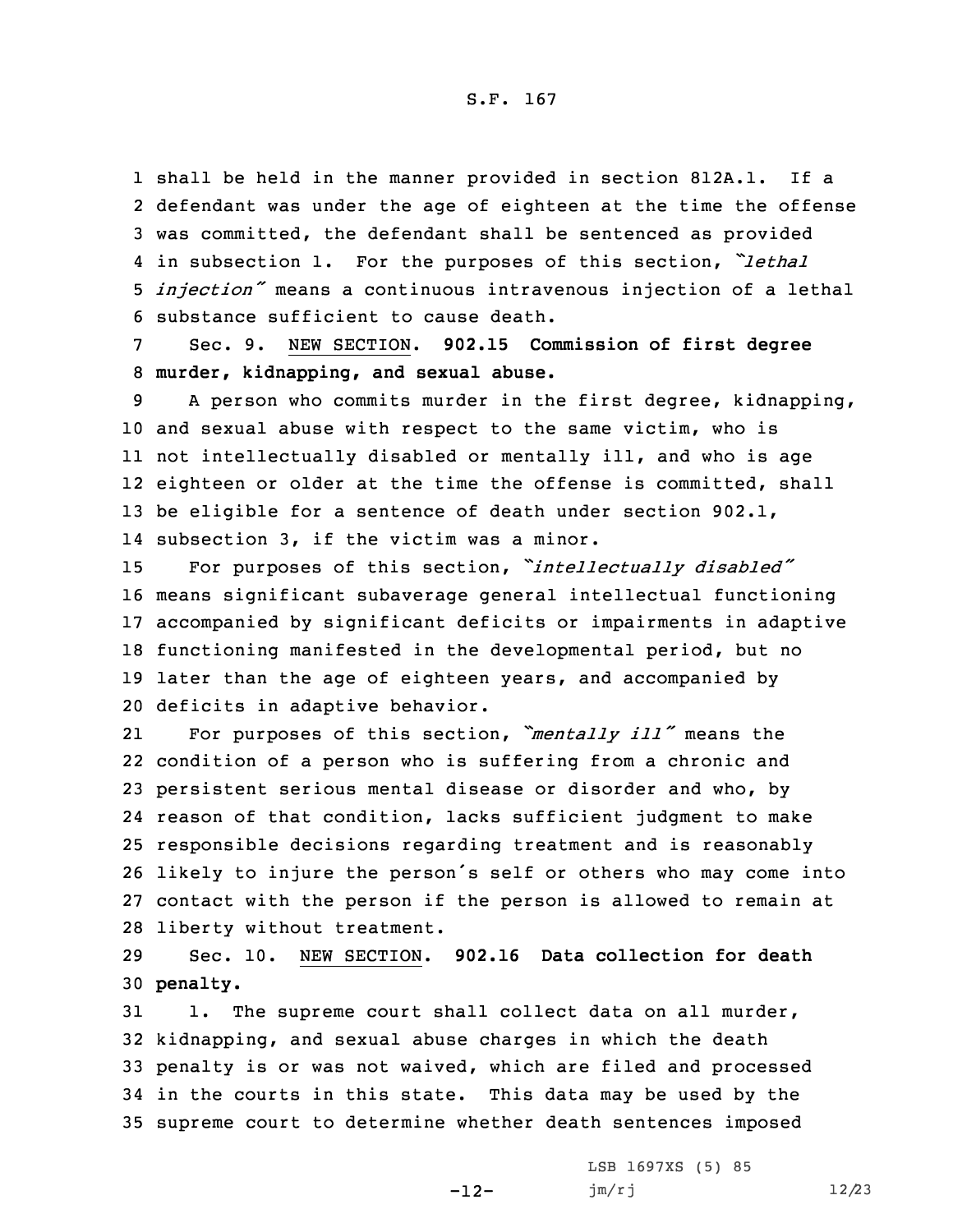are excessive or disproportionate, or under the influence of prejudice as <sup>a</sup> result of racial discrimination under section 814.28. The court shall make this data available to litigants in death penalty cases.

5 2. Data collected by public officials concerning factors 6 relevant to the imposition of the death sentence shall be made 7 publicly available.

8 Sec. 11. NEW SECTION. **903C.1 Executions —— refusal to** 9 **perform.**

 An employee of the state who may lawfully perform, assist, or participate in the execution of <sup>a</sup> person pursuant to section 12 902.1, and rules adopted by the department of corrections, shall not be required to perform, assist, or participate in 14 the execution. State employees who refuse to perform, assist, or participate in the execution of <sup>a</sup> person shall not be discriminated against in any way, including but not limited to employment, promotion, advancement, transfer, licensing, education, training, or the granting of any privileges or appointments because of the refusal to perform, assist, or participate in the execution.

21 Sec. 12. Section 904.105, Code 2013, is amended by adding 22 the following new subsection:

 NEW SUBSECTION. 9A. Adopt rules pursuant to chapter 17A pertaining to executions of persons convicted of murder, kidnapping, and sexual abuse under section 902.15. Rules adopted shall include but are not limited to rules permitting the witnessing of executions by members of the public and the victim's family. Invitations to witness an execution shall at least be extended to the following representatives of the news 30 media:

31 *a.* <sup>A</sup> representative from <sup>a</sup> wire service serving Iowa. 32 *b.* <sup>A</sup> representative from <sup>a</sup> broadcasting network serving 33 Iowa.

34 *c.* <sup>A</sup> representative from <sup>a</sup> television station located in 35 Iowa.

-13-

LSB 1697XS (5) 85 jm/rj 13/23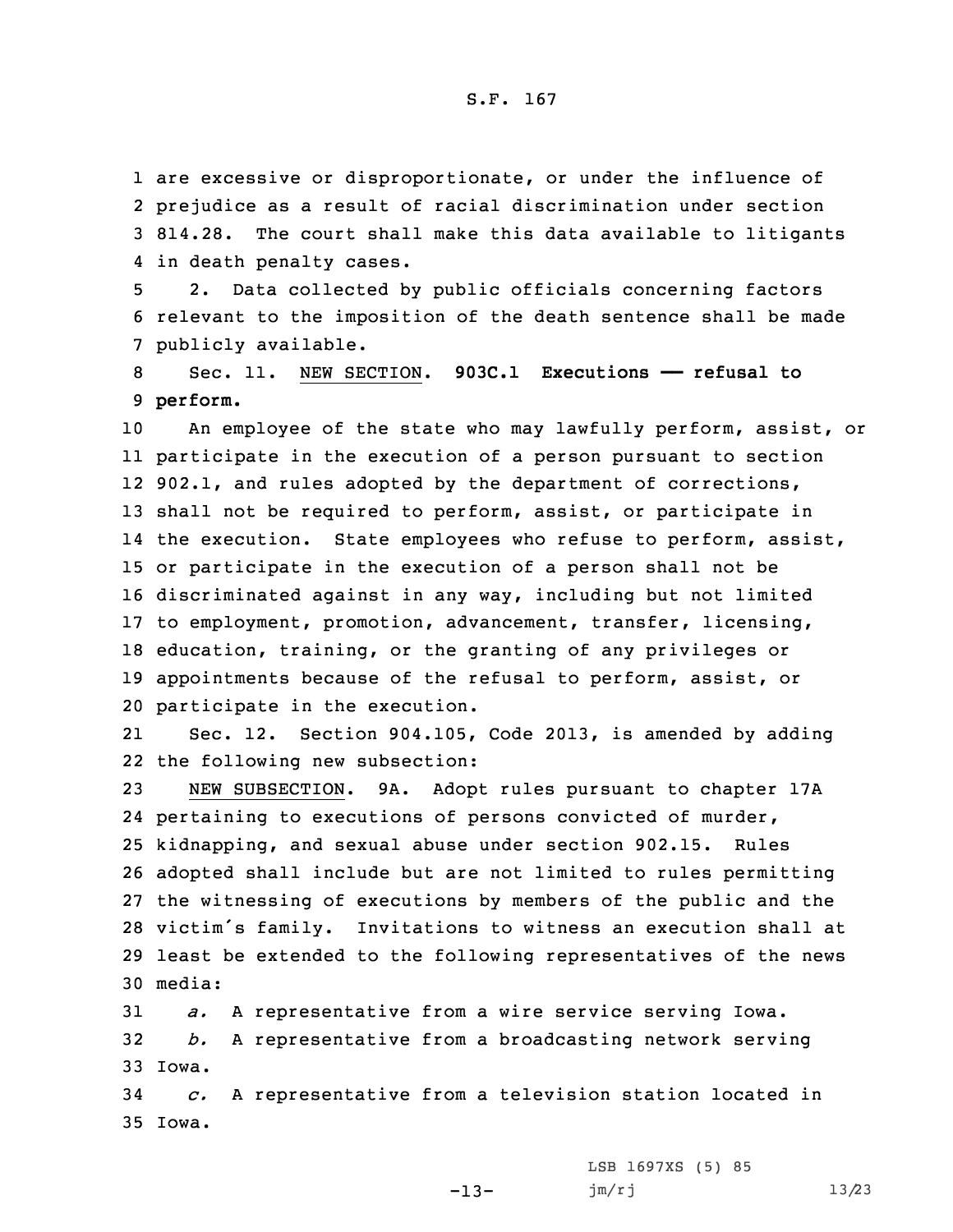1 *d.* <sup>A</sup> representative from <sup>a</sup> radio station located in Iowa. 2 *e.* <sup>A</sup> representative from <sup>a</sup> daily newspaper published in 3 Iowa.

4 *f.* <sup>A</sup> representative from <sup>a</sup> weekly newspaper published in 5 Iowa.

6 *g.* <sup>A</sup> representative from the news media from the community 7 in which the condemned person resided, if that community is 8 located in Iowa.

9 Sec. 13.

10 Rules of criminal procedure, Iowa court rules, are amended 11 by adding the following four sections of this Act.

12Sec. 14. **2.\_\_\_ DEATH PENALTY — PROCEDURE.**

**2.** (1) If a notice of intent to seek the death penalty has been filed, objections to the imposition of the death penalty based upon allegations that <sup>a</sup> defendant was intellectually disabled at the time of the commission of the offense shall be raised within the time provided for the filing of pretrial motions under R.Cr.P. 2.11, Iowa court rules. The court may, for good cause shown, allow late filing of the motion. Hearing on the motion shall be held prior to trial and the burden of proof shall be on the defendant to prove intellectual disability by <sup>a</sup> preponderance of the evidence. However, <sup>a</sup> rebuttable presumption of intellectual disability arises if <sup>a</sup> defendant has an intelligence quotient of seventy or below. <sup>A</sup> finding of the court that the evidence presented by the defendant at the hearing does not preclude the imposition of the death penalty under this rule and Iowa Code section 902.15 shall not preclude the introduction of evidence of intellectual disability during the penalty proceeding. If the court finds that the evidence presented by the defendant does not preclude the imposition of the death penalty, evidence of intellectual disability may be reviewed by the jury during the penalty proceeding and the jury shall not be informed of the finding in the initial proceeding at any time during the penalty proceeding.

 $-14-$ 

LSB 1697XS (5) 85 jm/rj 14/23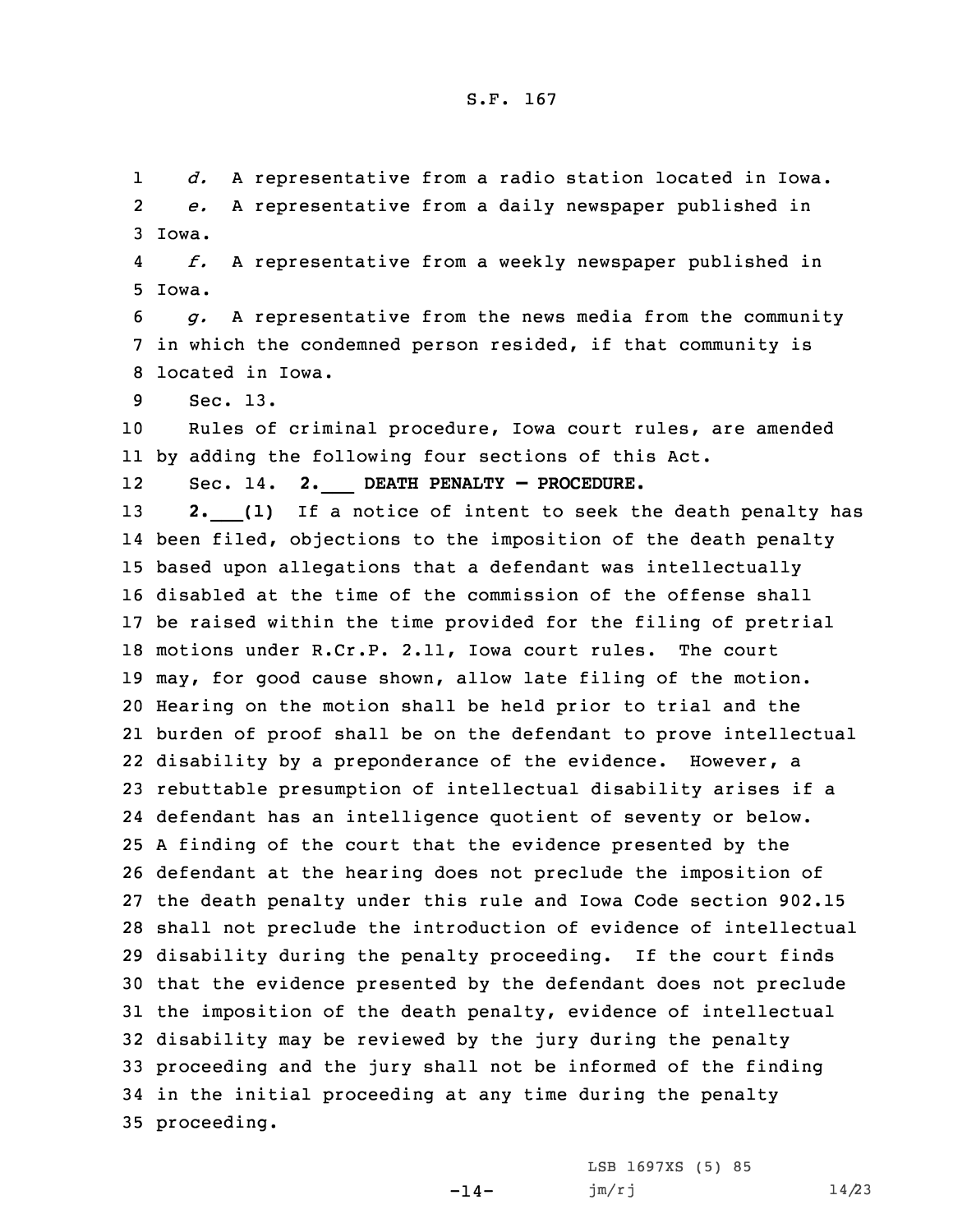1 **2.\_\_\_(2)** Upon <sup>a</sup> finding or plea that <sup>a</sup> defendant is guilty of murder, kidnapping, and sexual abuse under Iowa Code section 902.15, in an initial proceeding, if <sup>a</sup> notice of intent to seek 4 the death penalty has been filed and has not been waived, the court shall conduct <sup>a</sup> separate penalty proceeding to determine whether the defendant shall be sentenced to death or to life imprisonment. The penalty proceeding shall be conducted in the trial court before the trial jury, or the court, if there is no jury, no sooner than twenty-four hours after the return of the verdict or plea in the initial proceeding. In the penalty proceeding, additional evidence may be presented as to the conviction for murder, kidnapping, and sexual abuse under section 902.15, or any aggravating or mitigating circumstance which may exist. Presentation of evidence which is relevant to the existence of an aggravating or mitigating circumstance shall not be bound by the rules of evidence. This subsection does not authorize the introduction of any evidence secured in violation of the Constitution of the United States or of the Constitution of the State of Iowa. The state and the defendant or the defendant's counsel shall be permitted to cross-examine witnesses and to present arguments for or against <sup>a</sup> sentence of 22 death.

 **2.\_\_\_(3)** On conclusion of the presentation of the evidence in the penalty proceeding, the state and the defendant or the defendant's counsel shall be permitted to make closing arguments, including any rebuttal arguments, in the same manner as in the initial proceeding and the court shall submit each of the following issues to the jury:

29 *a.* Whether one or more aggravating circumstances outweigh 30 any one or more mitigating circumstances.

31 *b.* Whether the defendant shall be sentenced to death. 32 If the case is not tried to <sup>a</sup> jury, the court shall determine 33 the issues.

<sup>34</sup> **2.\_\_\_(4)** The state must prove the issue in rule 2.\_\_\_(3)(a) 35 beyond <sup>a</sup> reasonable doubt, and the jury, or the court if there

 $-15-$ 

LSB 1697XS (5) 85 jm/rj 15/23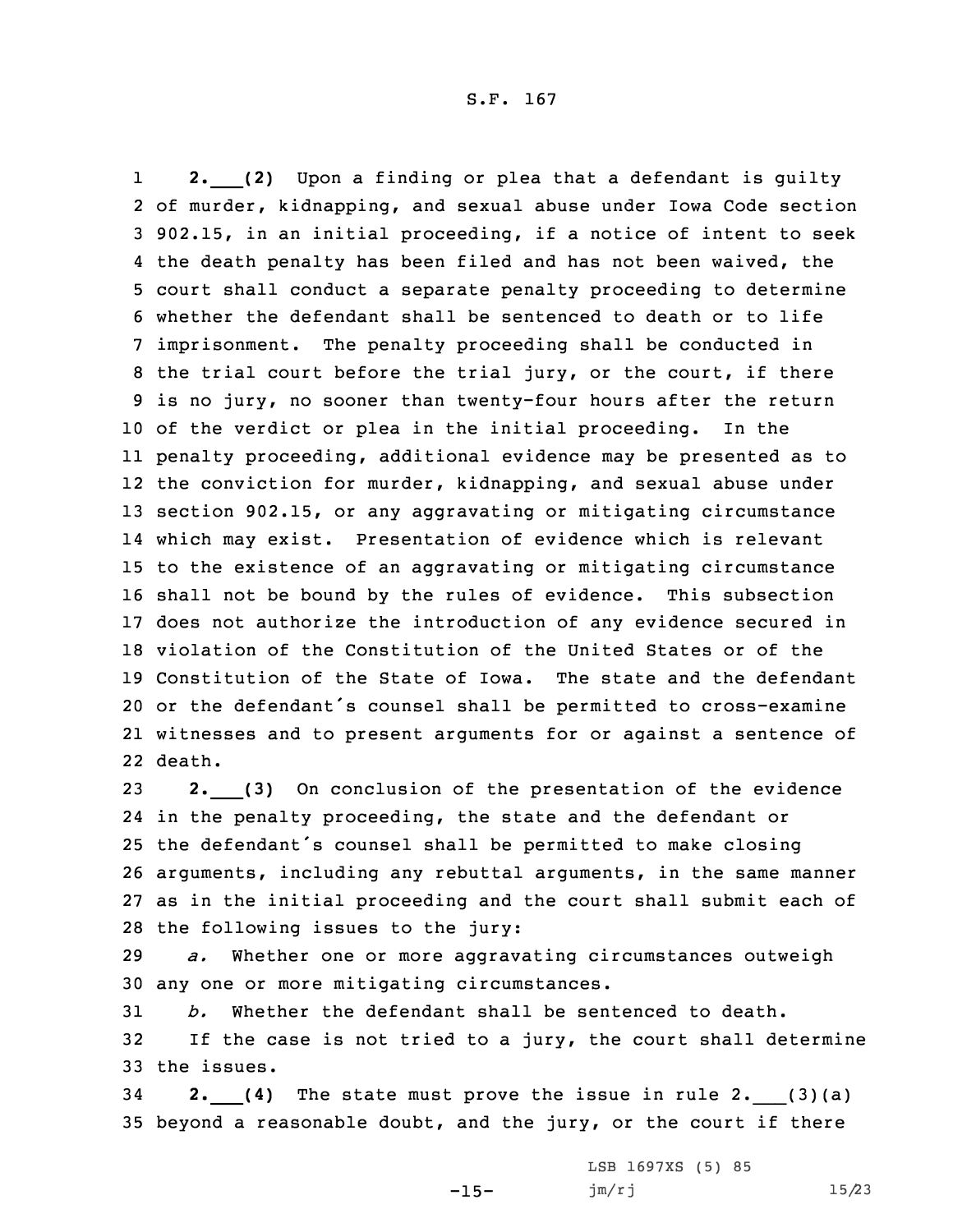1 is no jury, shall return <sup>a</sup> special verdict of "yes" or "no" on 2 each issue.

<sup>3</sup> **2.\_\_\_(5)** If the case is tried to <sup>a</sup> jury, the court shall 4 charge the jury that:

 *a.* It shall answer any issue "yes" if it agrees unanimously. *b.* It shall answer any issue "no" if the jurors unanimously agree that the answer is "no" or if the jurors do not unanimously agree that the answer is "yes".

<sup>9</sup> **2.\_\_\_(6)** Concurrently with the return of the special 10 verdicts under rule 2. (3), the jury, or the court if there 11 is no jury, shall also return special verdicts as follows: 12 *a.* Which aggravating circumstances were established beyond 13 <sup>a</sup> reasonable doubt and were considered in reaching the verdict 14 returned on the issue specified in rule 2. \_\_(3)(a).

15 *b.* Which mitigating circumstances were established and 16 were considered in reaching the verdict returned on the issue 17 specified in rule  $2.$  (3)(a).

**2.** (7) If the jury, or the court if there is no jury, returns an affirmative finding on all applicable issues, the court shall sentence the defendant to death. If the jury or the court returns <sup>a</sup> negative finding on any applicable issue, the court shall sentence the defendant to the custody of the director of the department of corrections for confinement for the rest of the defendant's life.

 **2.\_\_\_(8)** After <sup>a</sup> verdict has been rendered it shall be recorded on the jury verdict form and shall be read and recorded in open court. The jurors shall be collectively asked by the court whether the verdict returned is their true and correct verdict. Even though no juror makes any declaration to the contrary, the jury shall, if either party so requests, be polled and each juror shall be separately asked whether the verdict rendered by the jury foreperson is the juror's true and correct verdict. If, upon either the collective or the separate inquiry, any juror denies that the verdict is the juror's verdict, the court shall refuse to accept the verdict.

-16-

LSB 1697XS (5) 85 jm/rj 16/23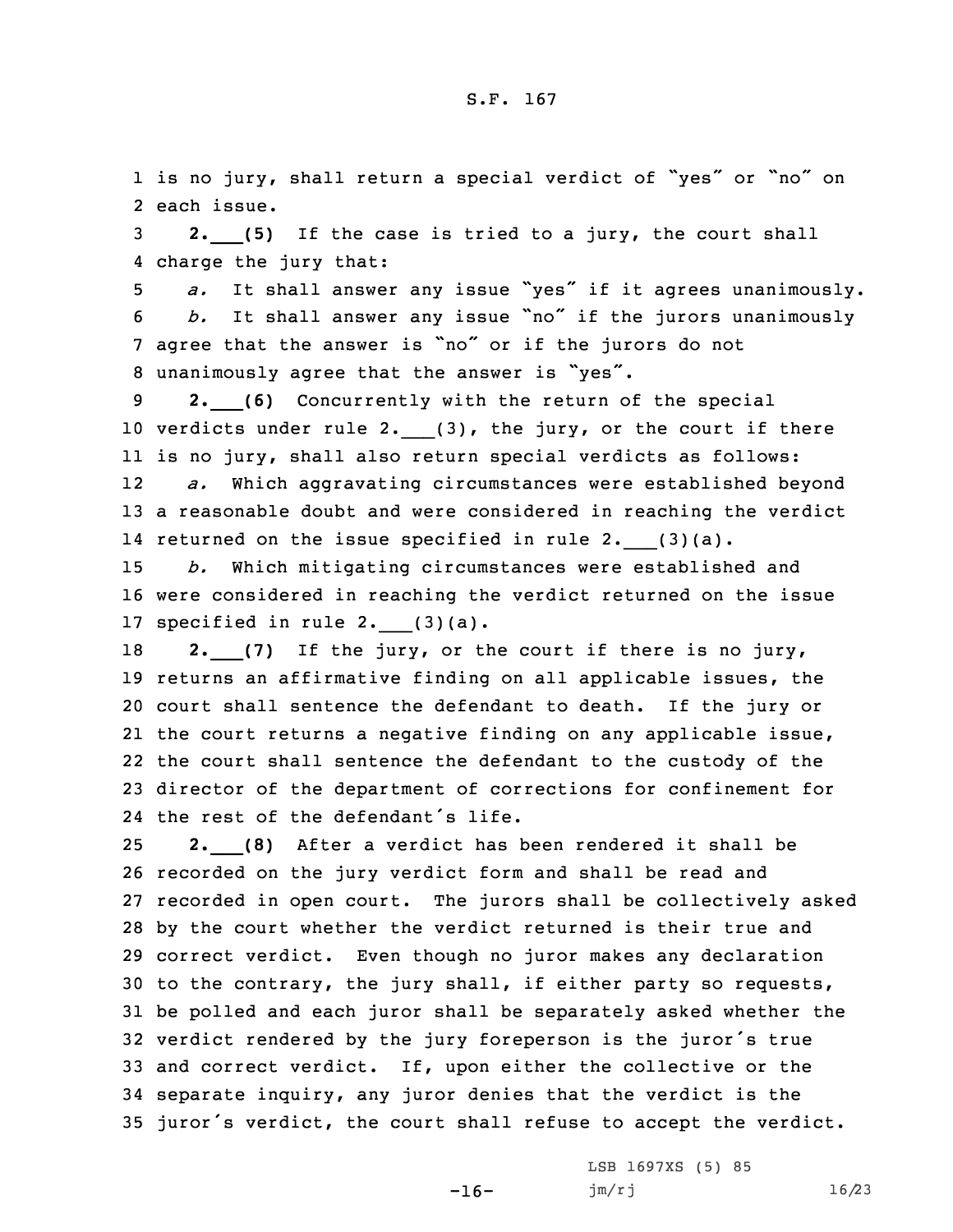The court may direct inquiry or permit inquiry by counsel to ascertain whether any juror has been subjected to coercion or has become confused during the jury deliberation process. The court may, as appropriate, direct the jury to resume deliberation in the case. If no disagreement on the verdict is expressed by any of the jurors, the court shall discharge the jury.

 **2.\_\_\_(9)** Provisions relating to deferred judgment, deferred sentence, suspended sentence, reconsideration of sentence, probation, parole, or work release contained in Iowa Code chapters 901 through 909 do not apply to <sup>a</sup> conviction of murder, kidnapping, and sexual abuse under Iowa Code section 902.15 if the defendant is sentenced to death.

14 Sec. 15. **2.\_\_\_ AUTOMATIC REVIEW — STAY OF EXECUTION OF** 15 **JUDGMENT.**

**2.** (1) A judgment of conviction and sentence of death shall be reviewed automatically in the manner provided in Iowa Code section 814.28, and the Iowa supreme court has exclusive jurisdiction of the review.

 **2.\_\_\_(2)** Upon entry of judgment and sentence of death, the trial court shall prepare <sup>a</sup> complete record and transcript of the action in the manner provided in the rules of criminal procedure and shall docket the record and transcript with the clerk of the supreme court.

 **2.\_\_\_(3)** The execution of judgment of the trial court is stayed as <sup>a</sup> matter of law from the time of its entry until the judgment of the supreme court is certified to and entered by the trial court. Upon entry of <sup>a</sup> judgment of the supreme court which affirms the conviction and sentence, the stay of execution of judgment terminates as <sup>a</sup> matter of law.

 **2.\_\_\_(4)** All court costs required due to the automatic preparation of the record and transcript, docketing with the supreme court, and stay of execution of judgment shall be assessed to the state.

35 Sec. 16. **2.\_\_\_ ISSUANCE OF WARRANT.**

LSB 1697XS (5) 85 jm/rj 17/23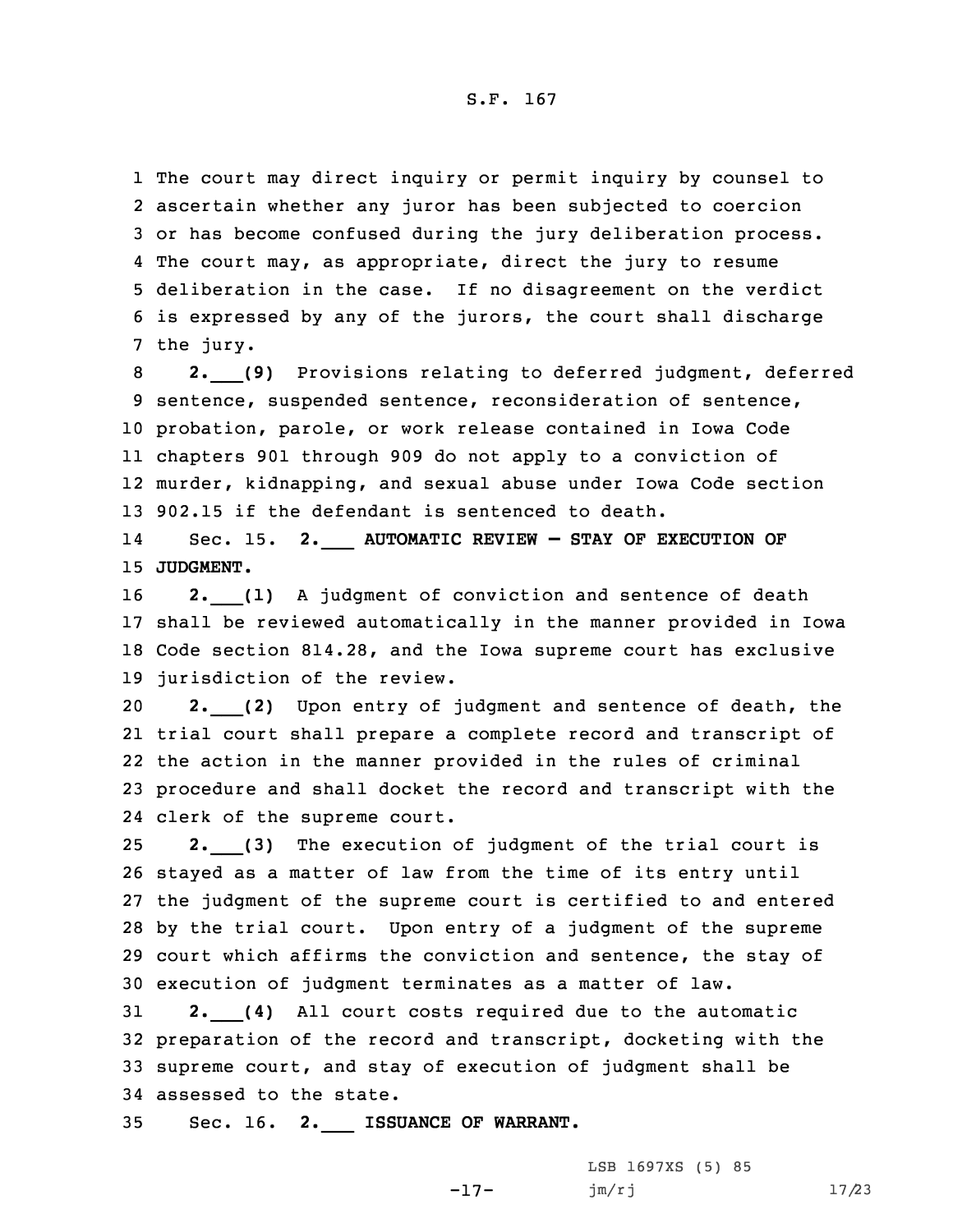1 **2.\_\_\_(1)** Upon entry by the trial court of the judgment of 2 the supreme court affirming a judgment and sentence of death, <sup>a</sup> district judge shall within five days of the entry issue <sup>a</sup> warrant under the seal of the court for the execution of the sentence of death. The warrant shall specifically set forth the offense and the fact of conviction, shall state the judgment and sentence of the court, shall state that the judgment and sentence were affirmed by the supreme court and the date of entry of judgment of the supreme court in the trial court, and shall, subject to the requirements of Iowa Code section 902.1, subsection 3, specify <sup>a</sup> range of five days for execution of the defendant which shall be not less than fifty nor more than sixty days after the date of entry in the trial court of the judgment of the supreme court affirming the judgment and sentence of death. The warrant shall be directed to the director of the department of corrections commanding the director to cause the warrant to be executed within the dates specified. The trial court shall deliver the warrant to the sheriff of the county in which judgment of conviction was entered and the sheriff shall deliver the warrant to the director of the department of corrections. The director of the department of corrections shall acknowledge receipt of the warrant and the defendant, and the sheriff shall return the acknowledgment to the office of the clerk of the trial court from which the warrant was issued.

 **2.\_\_\_(2)** Immediately after issuance of <sup>a</sup> warrant ordering <sup>a</sup> sentence of death, the clerk of the trial court issuing the warrant shall transmit by certified mail to the governor <sup>a</sup> copy of the indictment, the plea, the verdict and special findings, the affirmation of judgment and sentence by the supreme court, and the complete transcript of the trial court.

 **2.\_\_\_(3)** Notwithstanding rule 2.\_\_\_(1), if <sup>a</sup> defendant, for whom <sup>a</sup> warrant of execution is issued, is pregnant, the execution shall not take place until after the defendant 35 is no longer pregnant. Notwithstanding rule 2. (1), if

-18-

LSB 1697XS (5) 85 jm/rj 18/23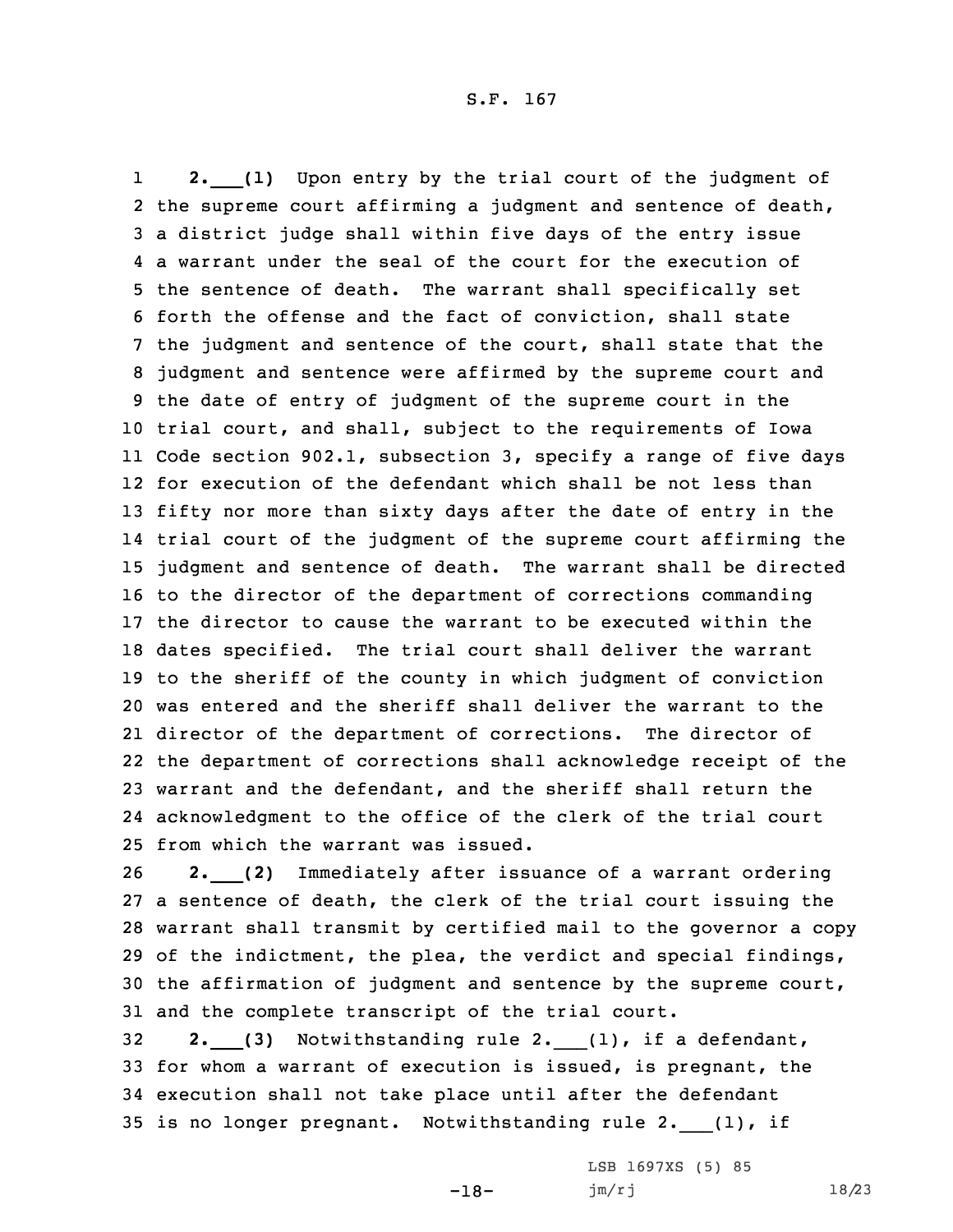<sup>a</sup> defendant, for whom <sup>a</sup> warrant of execution is issued, is suffering from such <sup>a</sup> diseased or deranged condition of the mind as to prevent the defendant from knowing the nature 4 and quality of the act the defendant has been convicted of, or from understanding that trial on the offense has taken place and that execution proceedings are about to take place, or to otherwise cause the defendant to lack the capacity to understand the sentence which has been imposed and to participate in any legal proceedings relating to the sentence, the execution shall not take place until after the defendant is no longer suffering from the condition.

12 Sec. 17. **2.\_\_\_ EVIDENCE AT PENALTY PROCEEDING WHERE DEATH** 13 **SENTENCE REQUESTED.**

14 **2.\_\_\_(1)** At <sup>a</sup> reasonable time before the commencement of initial proceedings in <sup>a</sup> murder, kidnapping, and sexual abuse trial in which <sup>a</sup> sentence of death has been requested, each party shall file and serve upon the other party the following: *a.* <sup>A</sup> list of all aggravating or mitigating circumstances which the party intends to prove during the sentencing proceedings.

21 *b.* The names of all persons whom the party intends to call 22 as witnesses during the sentencing proceedings.

 *c.* Notwithstanding rule 2.14, copies, or for inspection purposes, the location, of all documents, including books, papers, writings, drawings, graphs, charts, photographs, telephone records, and other data compilations from which information can be obtained, or other objects which the party intends to offer into evidence during the sentencing proceedings. If copies are not supplied to opposing counsel, the party shall make the items available for inspection and copying without order of the court.

 **2.\_\_\_(2)** In proceedings to determine whether the sentence shall be death or life imprisonment, evidence may be presented as to any matter which the trial court deems relevant to the sentence, including but not limited to the nature,

-19-

LSB 1697XS (5) 85 jm/rj 19/23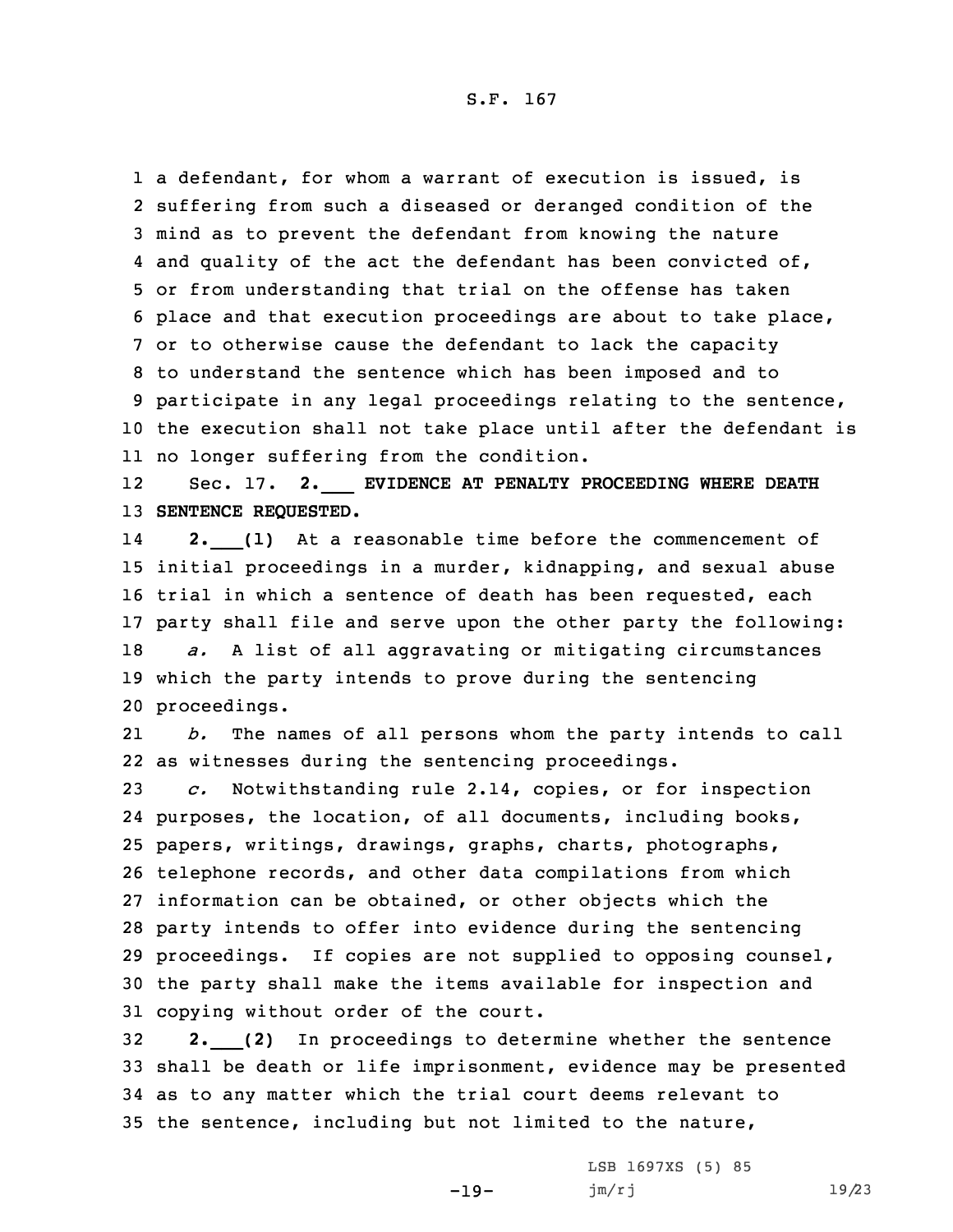circumstances, and manner of completion of the murder, kidnapping, and sexual abuse, and the defendant's character, background, history, and mental and physical condition. The trial court shall admit any relevant admissible evidence respecting any aggravating or mitigating circumstances, if the party has included the circumstance on <sup>a</sup> list provided pursuant to this rule, or good cause is shown for the failure to do so. Sec. 18. IMPLEMENTATION OF ACT. Section 25B.2, subsection 3, shall not apply to this Act.

 Sec. 19. SEVERABILITY. If any provision of this Act or the application thereof to any person is invalid, the invalidity shall not affect the provisions or application of this Act which can be given effect without the invalid provisions or application and to this end, the provisions of this Act are severable.

16 Sec. 20. EFFECTIVE DATE. This Act takes effect January 1, 17 2014, and applies to offenses committed on or after that date. 18 EXPLANATION

 This bill amends the Iowa criminal code to provide for punishment by death for murder in the first degree, kidnapping, and sexual abuse committed with respect to the same victim who is <sup>a</sup> minor if the trial jury, or the judge if there is no jury, makes specific findings and whether the jury believes the defendant should be put to death in <sup>a</sup> separate penalty proceeding held after the close of the initial trial proceeding. Under the bill, <sup>a</sup> death sentence could be imposed if the murder would constitute murder in the first degree and the state pleads and proves the defendant also kidnapped and committed sexual abuse against the murder victim who was <sup>a</sup> 30 minor.

 If <sup>a</sup> person is indigent and is charged with capital murder, payment of costs for two attorneys is authorized. The supreme court is required to establish standards for the competency of counsel in death penalty cases. The state public defender is charged with establishing teams of qualified lead and cocounsel

 $-20-$ 

LSB 1697XS (5) 85 jm/rj 20/23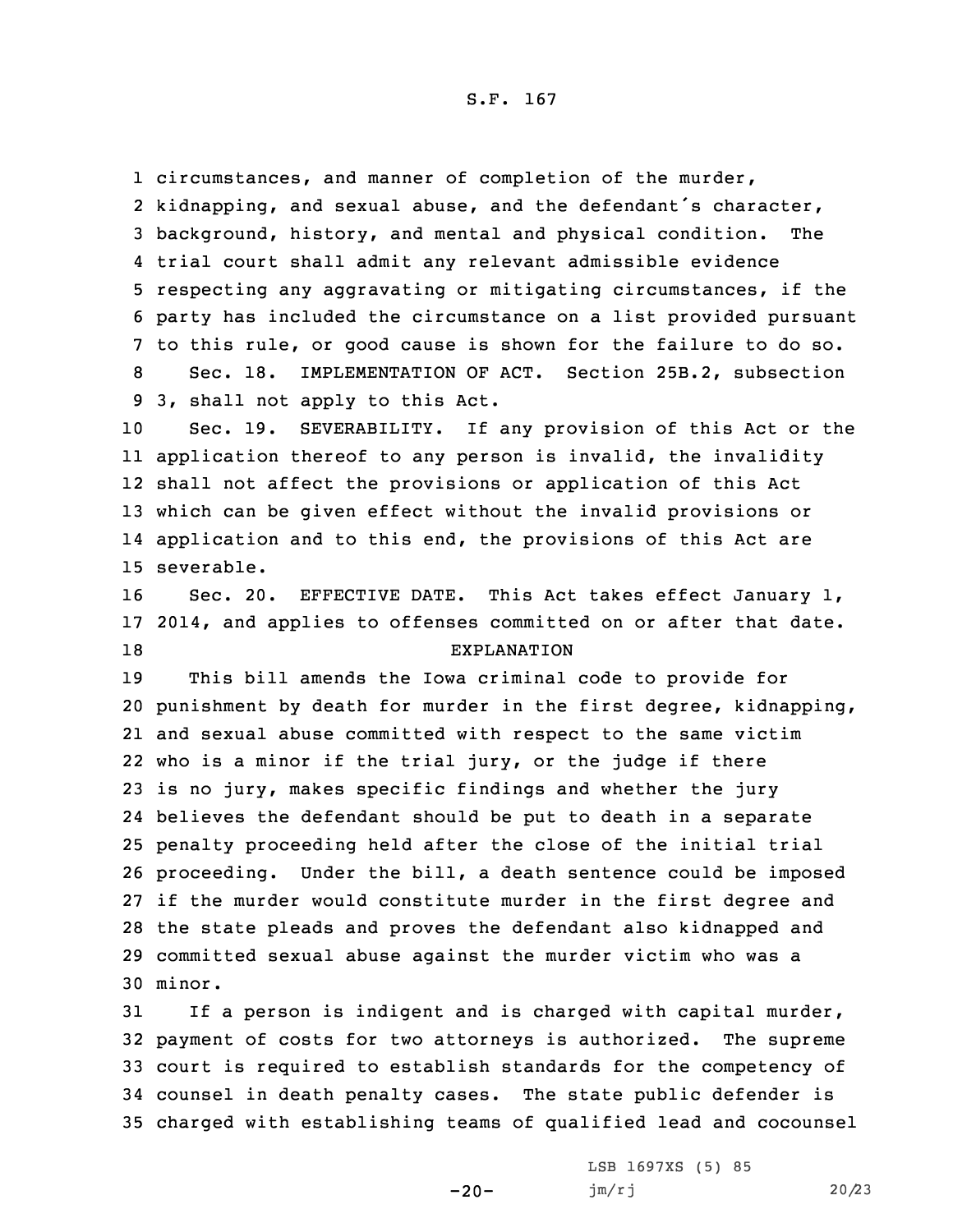1 for death penalty cases, as well as conducting or sponsoring 2 specialized training programs for attorneys representing 3 persons who may be executed.

4 If such <sup>a</sup> case proceeds to trial and <sup>a</sup> notice of intent to seek the death penalty has been filed, in addition to any other defenses which may be presented to the charge, the defendant may raise the issue of intellectual disability during the time of filing pretrial motions, and the defendant is entitled to <sup>a</sup> rebuttable presumption of intellectual disability if the defendant establishes that the defendant has an intelligence quotient of 70 or below.

12 Once the evidence is submitted to the jury, the court will instruct the jury, at the defendant's request, that in considering whether <sup>a</sup> sentence of death is justified, the race, color, religious beliefs, national origin, or sex of the defendant or of any victim is not to be considered. The supreme court shall collect evidence relating to whether the death sentences imposed are excessive, disproportionate, or imposed under the influence of prejudice at trial which will be available to litigants.

21 The sentence of death is imposed only when the trier of fact (the jury or the court if the defendant has waived the right to <sup>a</sup> jury trial) unanimously answers two questions affirmatively: (1) whether aggravating circumstances established beyond <sup>a</sup> reasonable doubt outweigh any mitigating circumstances that may exist; and (2) whether the defendant should be sentenced to death. Mitigating factors the trier of fact may consider include the following: the defendant was under the influence of an extreme mental or emotional disturbance; the age of the defendant; the defendant's ability to appreciate the wrongfulness of the conduct due to mental disease but not to <sup>a</sup> degree to constitute <sup>a</sup> defense; the defendant has no significant prior criminal history; the defendant was under extreme duress; the defendant did not directly commit the murder, kidnapping, and sexual abuse; and the defendant's

-21-

LSB 1697XS (5) 85 jm/rj 21/23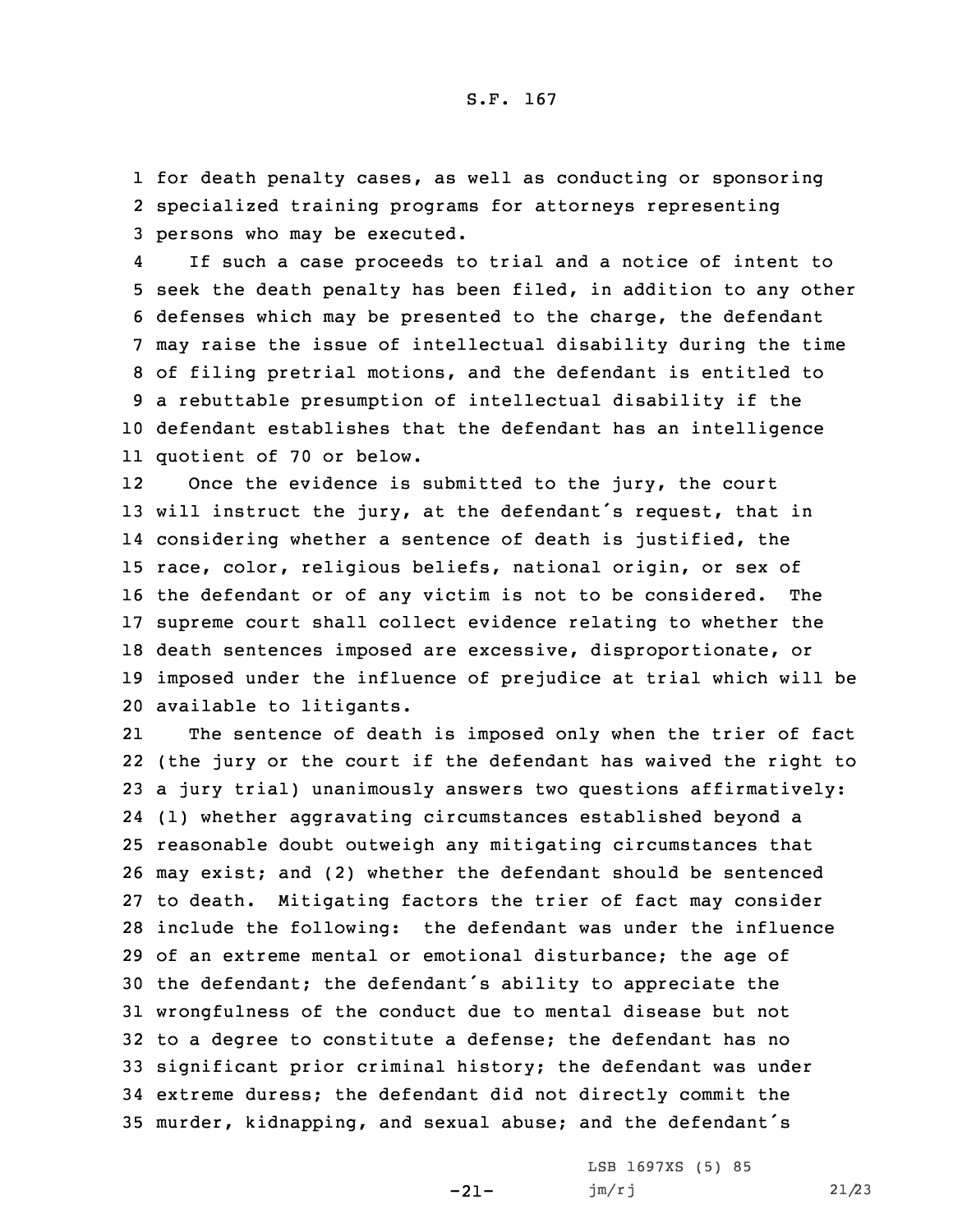1 character or record or the circumstances of the offense. The 2 sentencing proceeding is conducted separately from the finding 3 of guilt or innocence by the same trier of fact.

4 For the sentencing proceeding, the trier of fact (the jury or the court if the defendant has waived the right to have the jury hear the proceedings) is to weigh any aggravating circumstances established beyond <sup>a</sup> reasonable doubt by the state against any of the enumerated mitigating circumstances which may be presented by the defendant. Evidence of certain juvenile delinquency adjudications is not admissible in any proceeding to determine the sentence. If the jury fails to agree unanimously on the required affirmative findings, the penalty would be life imprisonment.

14 The death penalty sentence would be reviewed automatically by the supreme court. The supreme court shall review the trial and judgment separately from the sentencing proceeding. If the supreme court finds error in the sentencing proceeding, the supreme court may remand the case back to district court for <sup>a</sup> new sentencing hearing. The bill requires the supreme court to examine whether the sentence is excessive or disproportionate to penalties in similar cases. If affirmed by the supreme court, the penalty would be accomplished by lethal injection. The bill requires the board of corrections to adopt rules pertaining to executions, including rules pertaining to the witnessing of executions.

 The bill further provides that in order to receive <sup>a</sup> sentence of death, the defendant must be at least 18 years of age at the time the offense is committed, must not be mentally ill or intellectually disabled, and must have been <sup>a</sup> major participant in the commission of the crime or must have shown <sup>a</sup> manifest indifference to human life.

 <sup>A</sup> person who is sentenced to death, but who is pregnant when the warrant of execution is issued, is not to be executed until the person is no longer pregnant. <sup>A</sup> procedure is also provided to stay execution of <sup>a</sup> condemned inmate who becomes insane

-22-

LSB 1697XS (5) 85 jm/rj 22/23